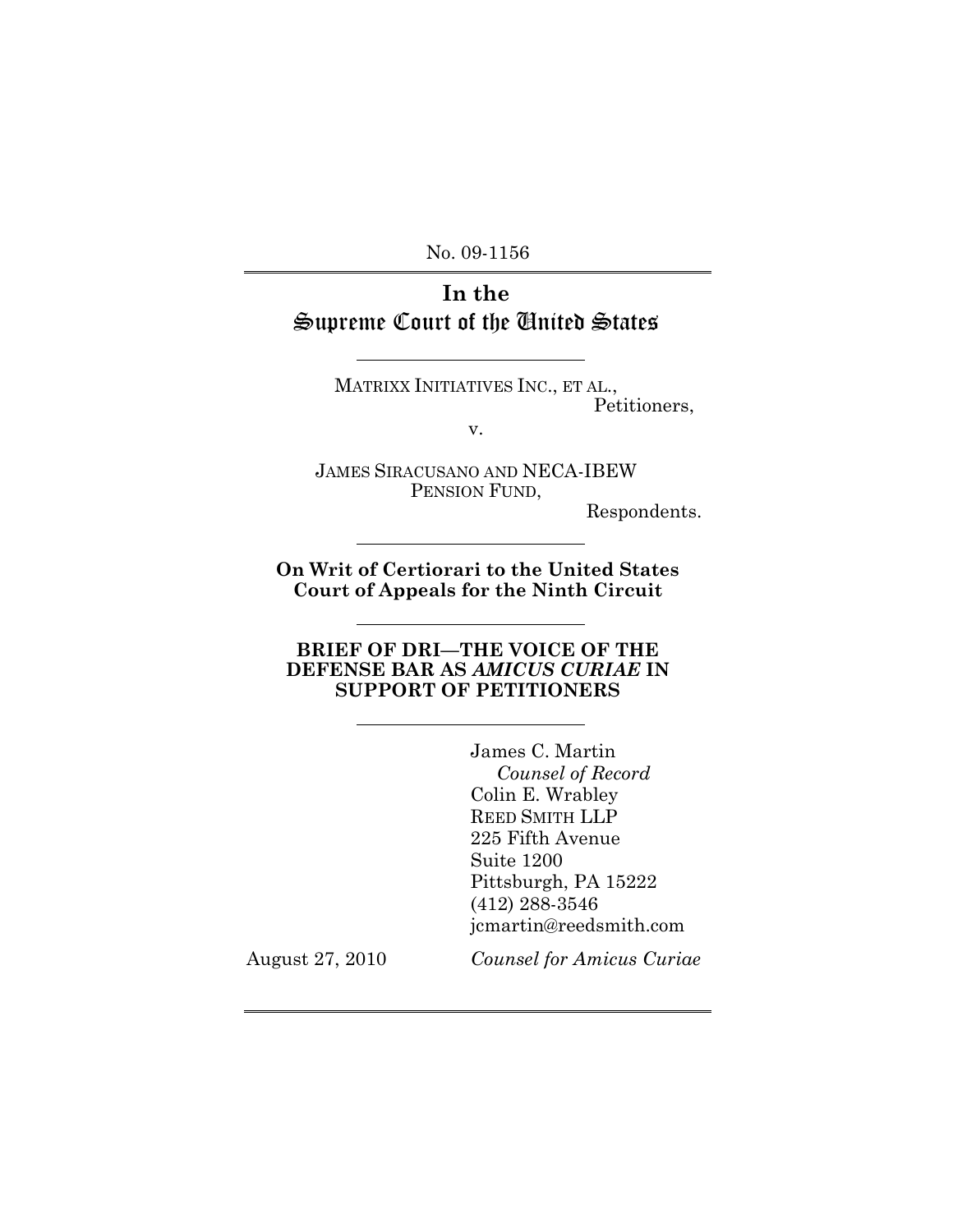# **TABLE OF CONTENTS**

## **Page**

| $\mathbf{A}$ . |    | The Ninth Circuit's Compelled<br>Disclosure Of Anecdotal Adverse<br>Event Reports Undermines The Critical<br>Filtering Role Played By Section 10(b)'s     |
|----------------|----|-----------------------------------------------------------------------------------------------------------------------------------------------------------|
|                | 1. | Section 10(b)'s materiality<br>requirement is intended to filter<br>information disclosed by public<br>companies to help ensure informed                  |
|                | 2. | Compelling public disclosure of<br>anecdotal adverse event reports<br>as "material" will hinder, not help,<br>informed investment decisions 9             |
| <b>B.</b>      |    | The Ninth Circuit's Materiality Analysis<br>Undermines The Gatekeeping Function<br>That Federal Courts Perform In<br><b>Screening Potentially Abusive</b> |

i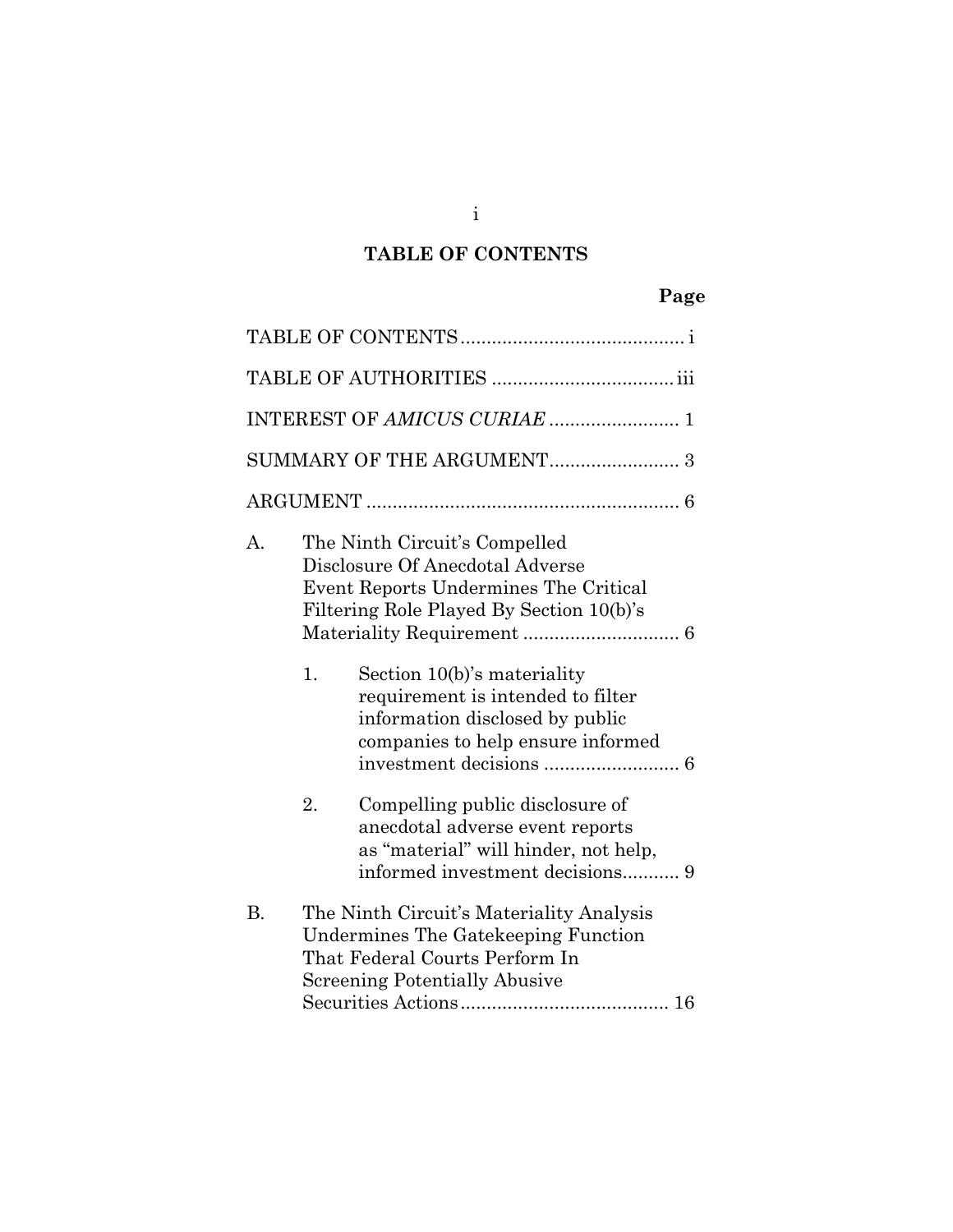|    | The Ninth Circuit's analysis<br>1.<br>effectively-and erroneously-<br>immunizes materiality allegations<br>from Rule $12(b)(6)$ challenges 16                                                                                                                                                                                                                                                       |
|----|-----------------------------------------------------------------------------------------------------------------------------------------------------------------------------------------------------------------------------------------------------------------------------------------------------------------------------------------------------------------------------------------------------|
|    | The Ninth Circuit's immunization<br>2.<br>of materiality allegations from<br>Rule 12(b)(6) challenges facilitates<br>the filing of abusive securities                                                                                                                                                                                                                                               |
| C. | The Ninth Circuit's Compelled Disclosure<br>Of Adverse Event Reports Unnecessarily<br>Threatens The FDA's Regulatory Role,<br>Including Its Expert Oversight Of<br><b>Pharmaceutical And Medical Device</b>                                                                                                                                                                                         |
| D. | The "Statistical Significance" Standard<br>For Disclosing Adverse Event Reports<br><b>Effectuates The Materiality</b><br>Requirement's Filtering Function,<br><b>Furthers The Gatekeeping Function</b><br>Federal Courts Perform In Screening<br>Securities Lawsuits, And More Closely<br>Comports With The FDA's Paramount<br>Role In Regulating Pharmaceutical<br>And Medical Device Labeling  32 |
|    |                                                                                                                                                                                                                                                                                                                                                                                                     |

ii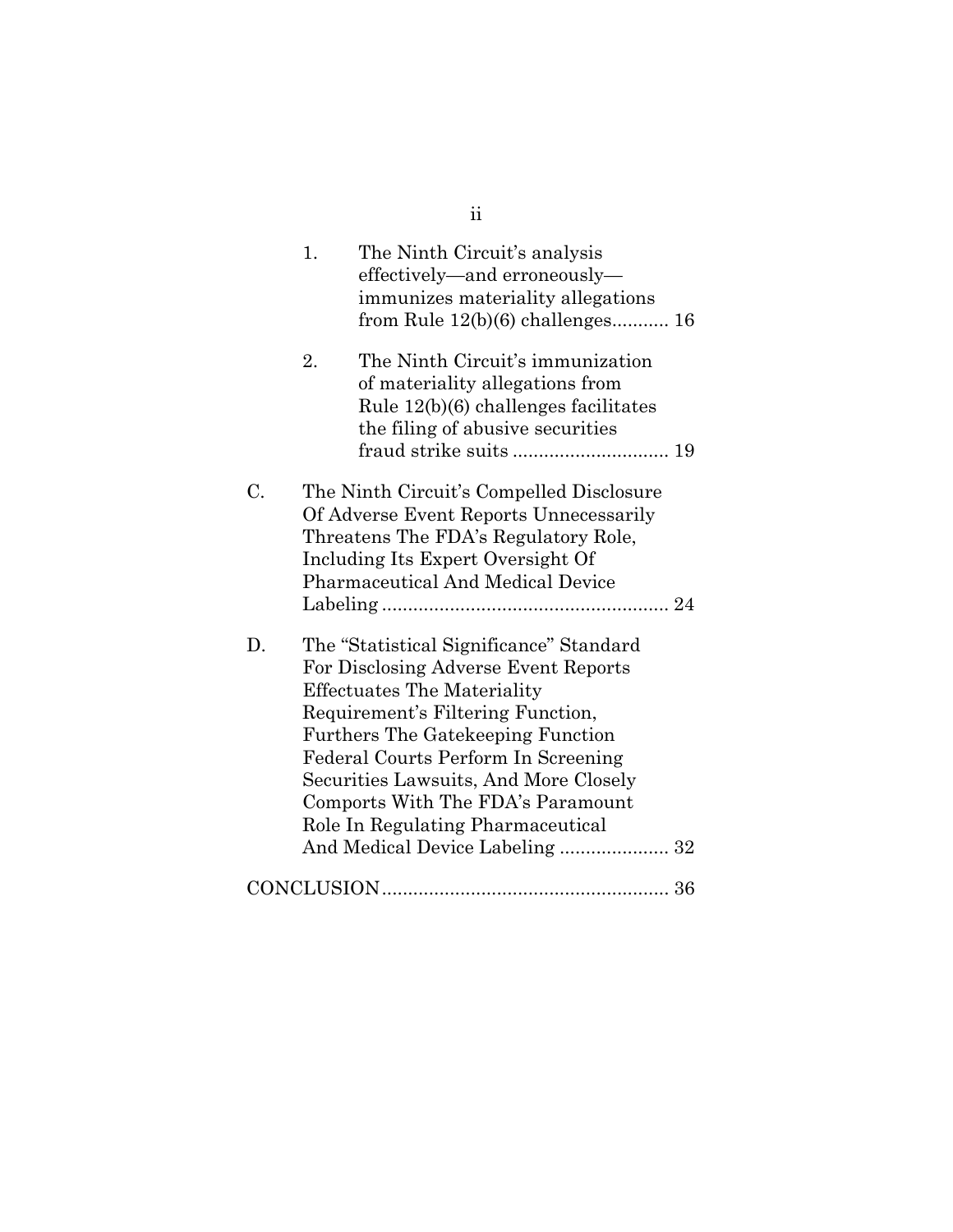## **TABLE OF AUTHORITIES**

**Cases** 

# **Page(s)**

| ABC Arbitrage Plaintiffs Grp. v. Tchuruk,                                 |
|---------------------------------------------------------------------------|
| Affiliated Ute Citizens of Utah v. United States,                         |
| Ashcroft v. Iqbal,                                                        |
| Basic Inc. v. Levinson,                                                   |
| Bell Atlantic Corp. v. Twombly,                                           |
| Brooks v. Howmedica, Inc.,                                                |
| Brown v. Superior Court,                                                  |
| Carlin v. Superior Court,                                                 |
| Central Bank of Denver, N.A. v. First<br>Interstate Bank of Denver, N.A., |

iii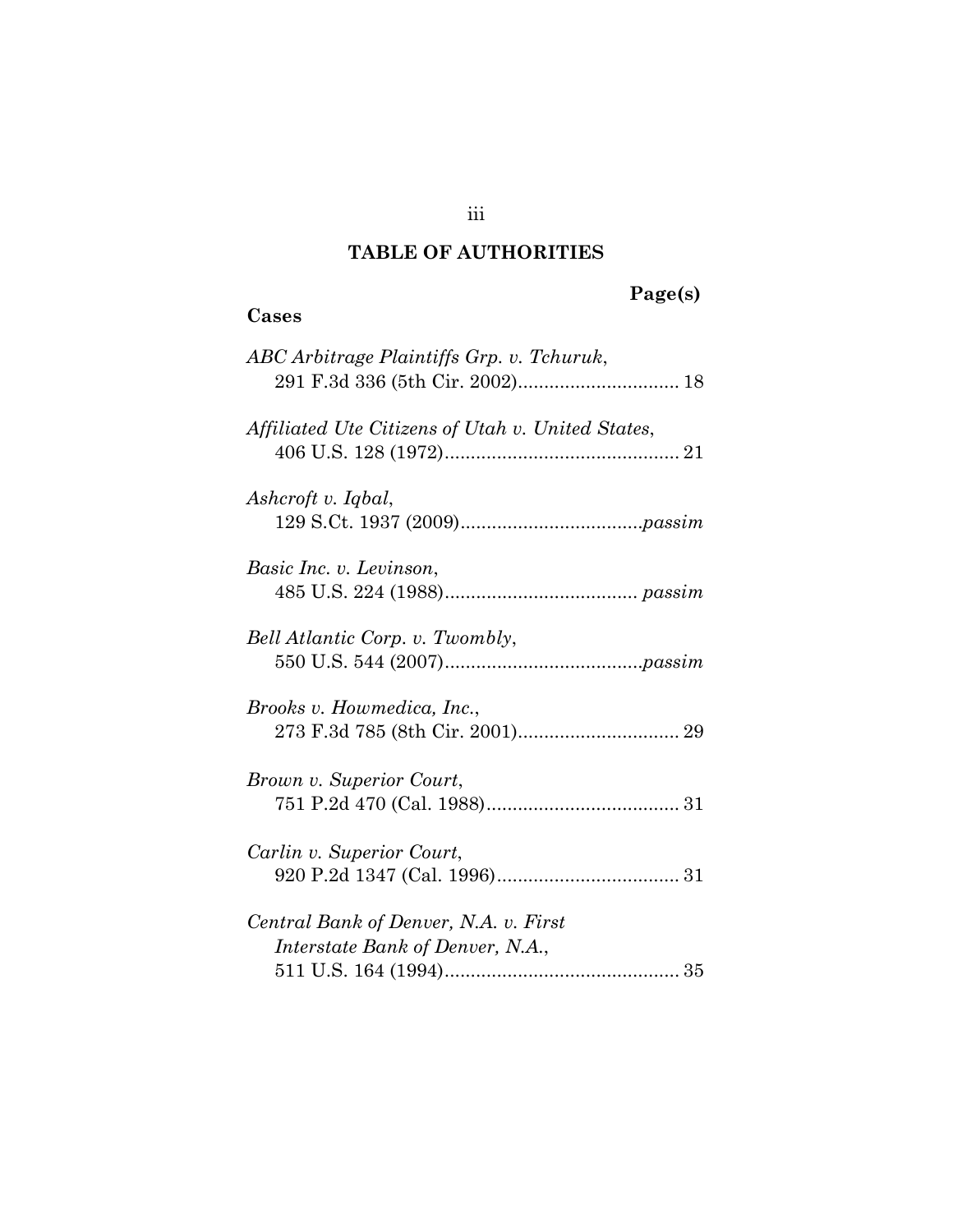| Ernst & Ernst v. Hochfelder,                                                               |
|--------------------------------------------------------------------------------------------|
| Gulf Oil Co. v. Bernard,                                                                   |
| In re Bayer AG Securities Litig.,<br>2004 WL 2190357 (S.D.N.Y. Sept. 30, 2004) 34          |
| In re Carter-Wallace, Inc. Securities Litig.,<br>150 F.3d 153 (2d Cir. 1998) 12-13, 32, 33 |
| In re Carter-Wallace, Inc. Securities Litig.,<br>220 F.3d 36 (2d Cir. 2000)  11, 34        |
| In re Pfizer Inc. Securities Litig.,<br>584 F. Supp. 2d 621 (S.D.N.Y. 2008)  34            |
| In re Worlds of Wonder Securities Litig.,                                                  |
| Malack v. BDO Seidman LLP,<br>2010 WL 3211088 (3d Cir. Aug. 16, 2010)  19, 20              |
| Merrill Lynch, Pierce, Fenner & Smith,<br>Inc. v. Dabit,                                   |
|                                                                                            |
| New Jersey Carpenters Pension & Annuity                                                    |
| Funds v. Biogen IDEC Inc.,                                                                 |
|                                                                                            |

iv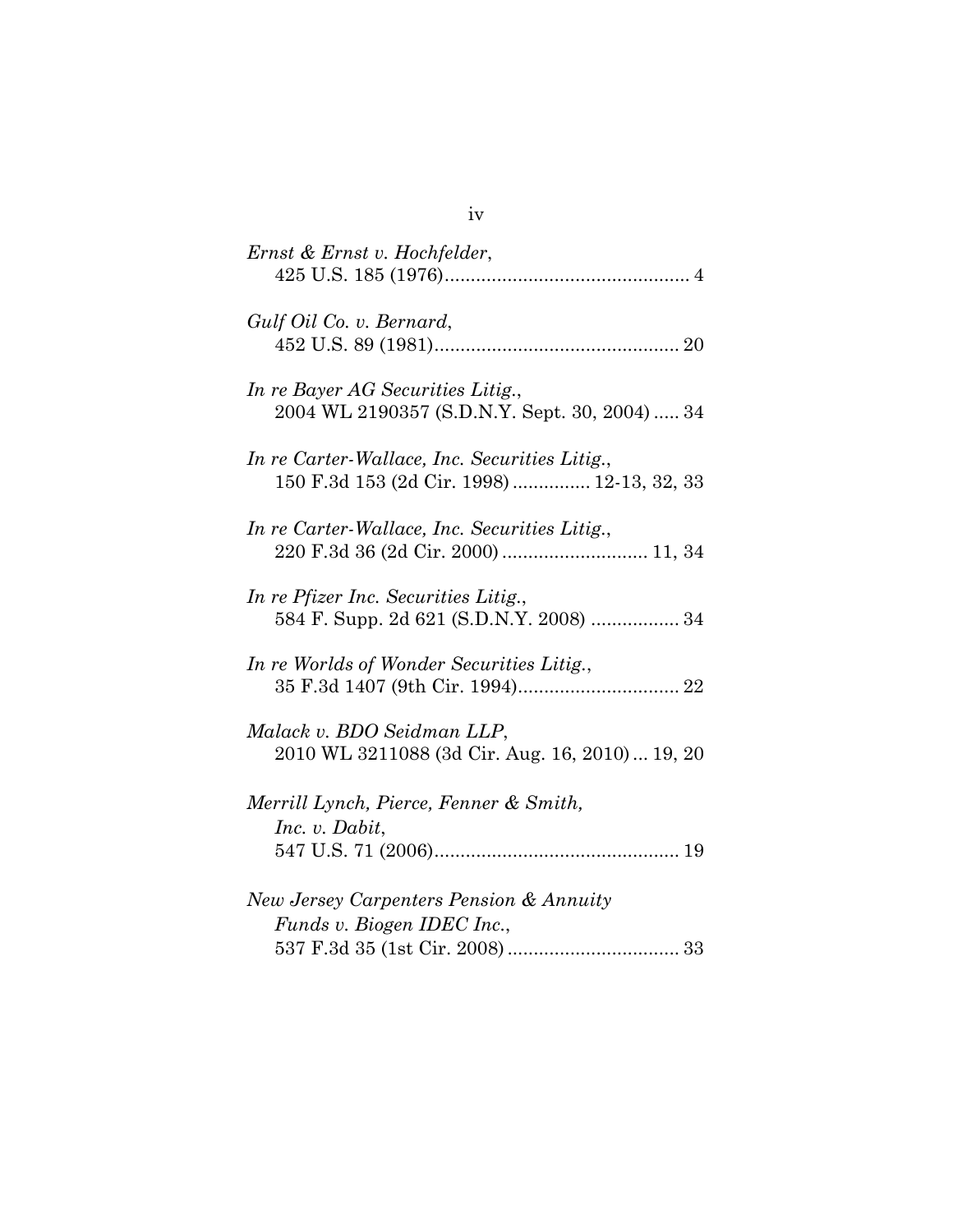| Oran v. Stafford,<br>226 F.3d 275 (3d Cir. 2000)  12, 33                               |
|----------------------------------------------------------------------------------------|
| Pinter v. Dahl,                                                                        |
| Reiter v. Sonotone Corp.,                                                              |
| Riegel v. Medtronic, Inc.,                                                             |
| Robinson v. McNeil Consumer Healthcare,<br>2010 WL 3156548 (7th Cir. Aug. 11, 2010) 29 |
| Rombach v. Chang,                                                                      |
| Securities & Exchange Comm'n v. Ralston<br>Purina Co.,                                 |
| Stoneridge Inv. Partners, LLC v.<br>Scientific-Atlanta, Inc.,                          |
| TSC Indus., Inc. v. Northway, Inc.,                                                    |
| Tellabs, Inc. v. Makor Issues & Rights, Ltd.,                                          |

v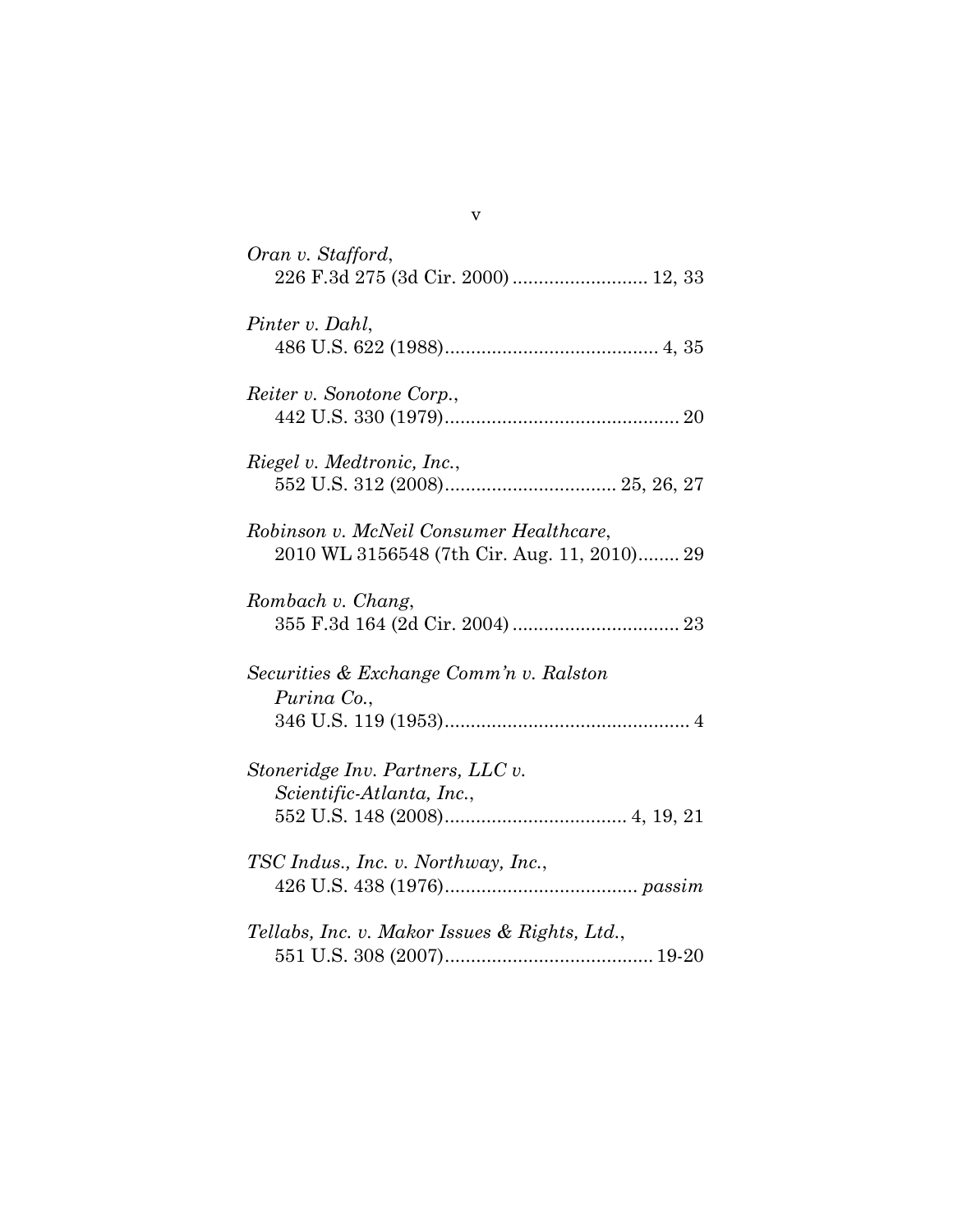# **Constitution, Statutes & Regulations**

vi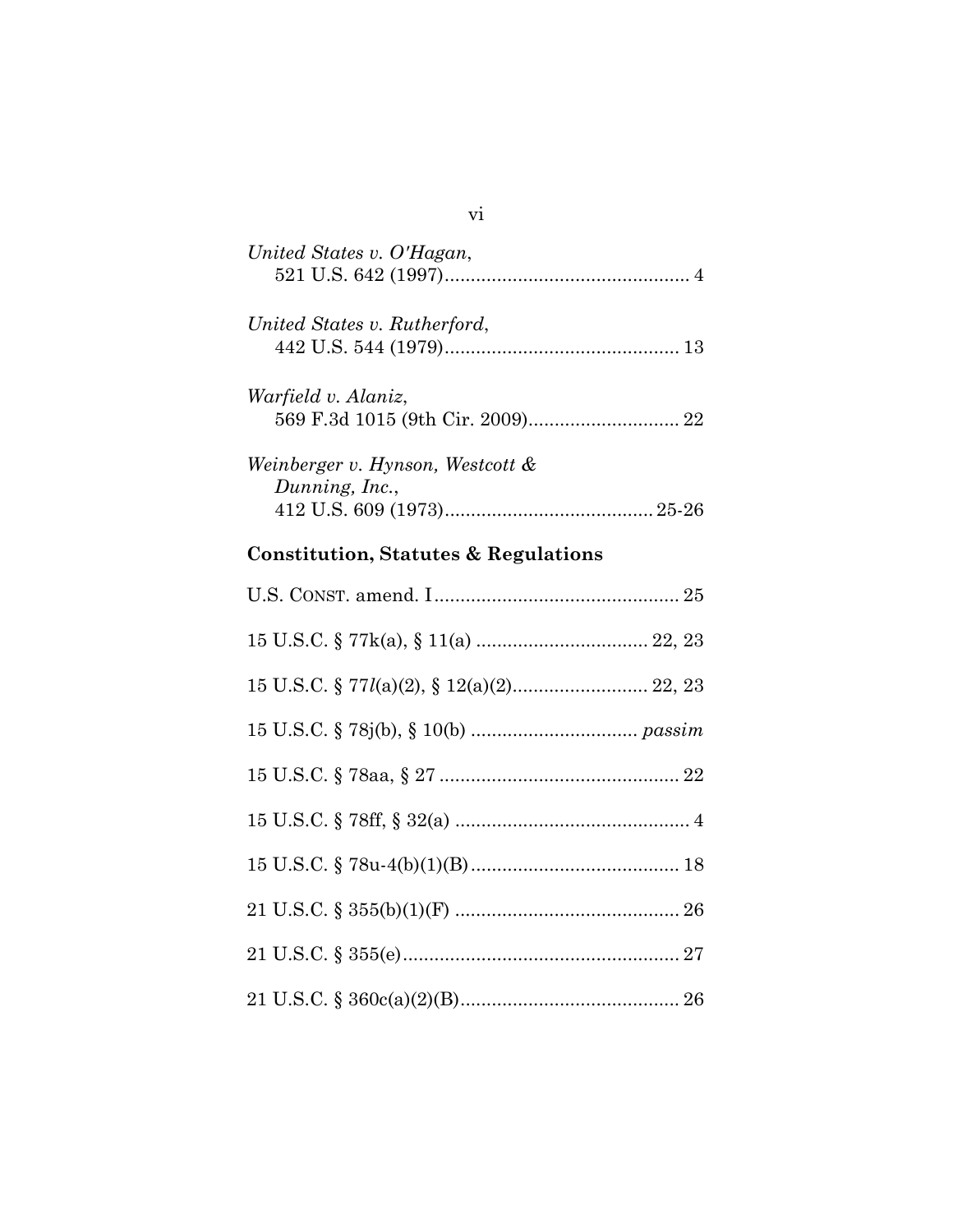| 17 C.F.R. § 240.10b-5, Rule 10b-5  1, 3, 9, 19 |
|------------------------------------------------|
|                                                |
|                                                |
|                                                |
|                                                |
|                                                |
|                                                |
| Rules                                          |
|                                                |
| <b>Legislative History</b>                     |
|                                                |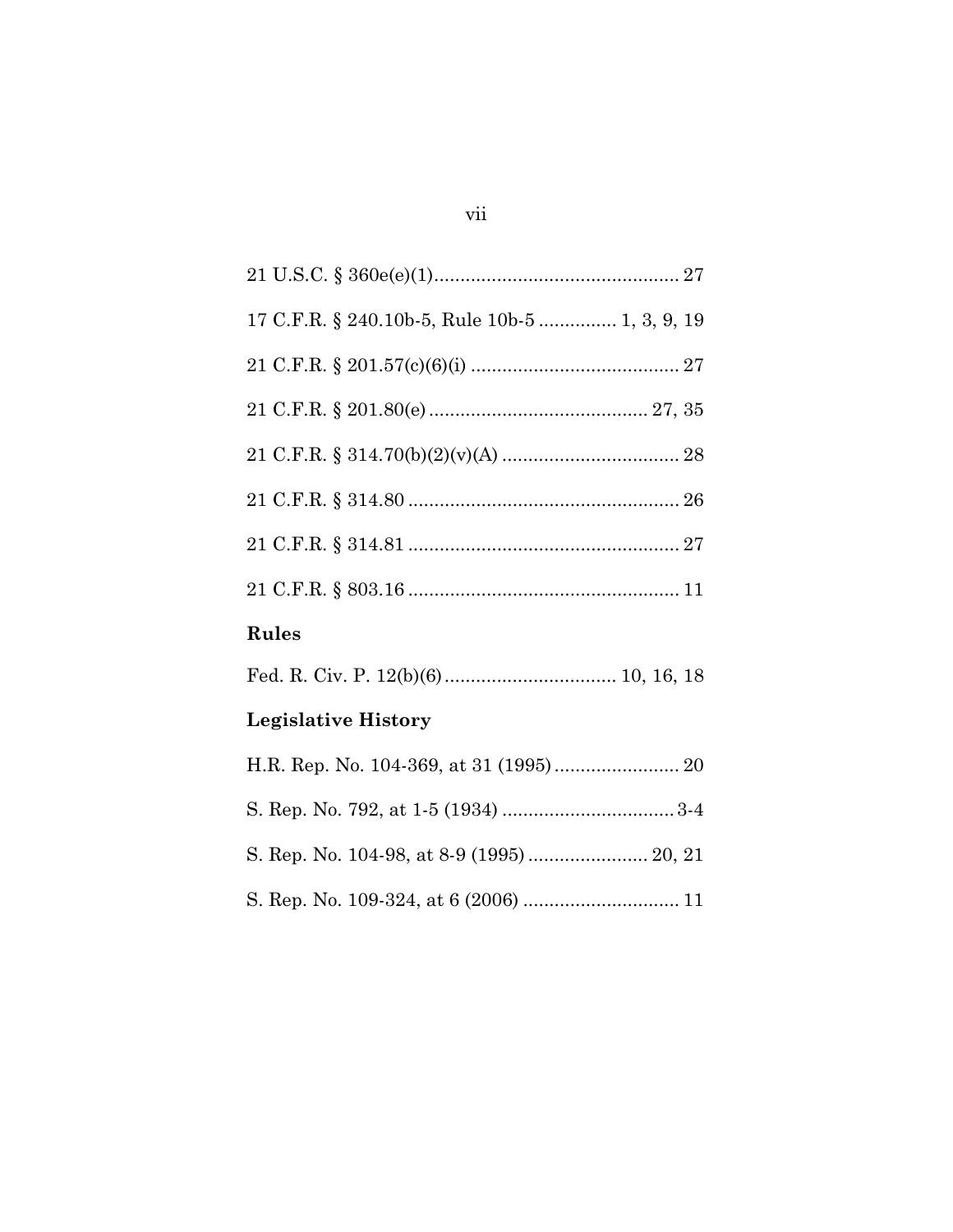## **Other Authorities**

| Center for Devices and Radiological Health,<br>FDA, Write it Right: Recommendations for |
|-----------------------------------------------------------------------------------------|
| Developing User Instruction Manuals for                                                 |
| Medical Devices Used in Home Health                                                     |
|                                                                                         |
| David I. Michaels, An Empirical Study of                                                |
| Securities Litigation After WorldCom,                                                   |
| 40 RUTGERS L. REV. 319, 336-43 (2009)  23                                               |
| Donald C. Langevoort, Toward More Effective                                             |
| Risk Disclosure for Technology-Enhanced                                                 |
| <i>Investing,</i>                                                                       |
|                                                                                         |
| FDA, Requirements on Content and Format of                                              |
| Labeling for Human Prescription Drugs and                                               |
| <i>Biological Products, 71 Fed. Reg. 3922</i>                                           |
|                                                                                         |
| New Medicines Increase Productivity and                                                 |
| <i>Decrease Absenteeism</i> , PhRMA Two-Pager                                           |
| Plus, Winter 2004 (concluding that drugs                                                |
| could prevent nearly \$30 billion dollars in                                            |
|                                                                                         |

#### viii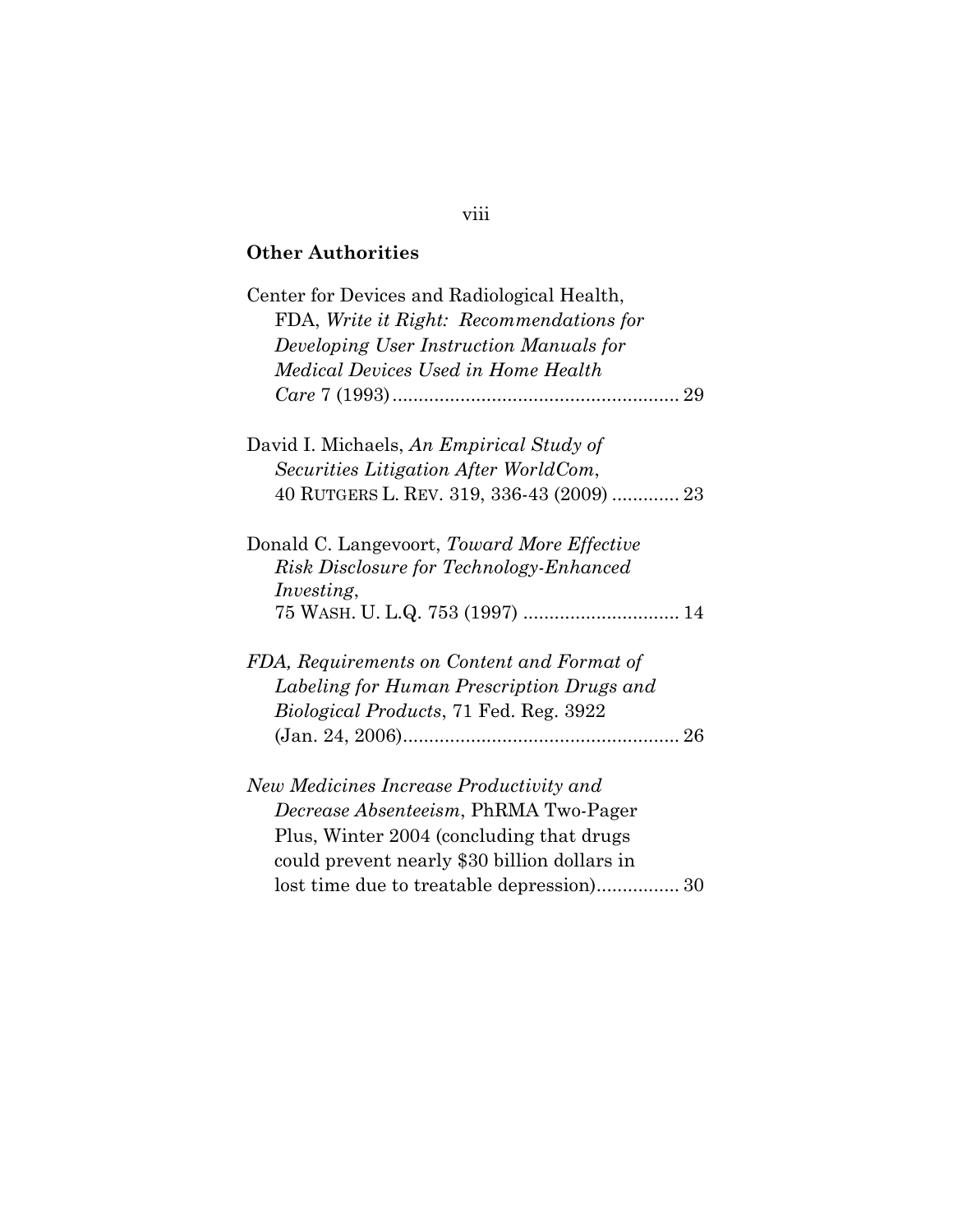| <i>Postmarketing Surveillance Programs (last</i> )<br>modified Aug. 18, 2009) <i>available at</i> |
|---------------------------------------------------------------------------------------------------|
| http://www.fda.gove/cder/regulatory/<br>applications/Postmarketing/surveillance                   |
| 27                                                                                                |
| Richard C. Sauer, The Erosion of the                                                              |
| Materiality Standard in the Enforcement                                                           |
| of the Federal Securities Laws,                                                                   |
|                                                                                                   |
| Susanna Kim Ripken, <i>The Dangers and</i>                                                        |
| Drawbacks of the Disclosure Antidote:                                                             |
| Toward a More Substantive Approach                                                                |

| Troy A. Paredes, <i>Blinded by the Light:</i>                                                                       |  |
|---------------------------------------------------------------------------------------------------------------------|--|
| Information Overload and its                                                                                        |  |
| Consequences for Securities Regulation,                                                                             |  |
|                                                                                                                     |  |
|                                                                                                                     |  |
| $\overline{H} \mathbb{C}$ $\mathbb{F}_{\text{ood}}$ and $\overline{D}$ with $\Lambda$ designation $\Lambda$ decrees |  |

58 BAYLOR L. REV. 139 (2006) ....................... 13-14

 *to Securities Regulation*,

| U.S. Food and Drug Administration, Adverse        |
|---------------------------------------------------|
| Event Reporting System (last modified Aug.)       |
| 20, 2009) <i>available at http://www.fda.gov/</i> |
| Drugs/GuidanceComplianceRegulatoryInform-         |
| ation/Surveillance/AdverseDrugEffects/            |
|                                                   |
|                                                   |

#### ix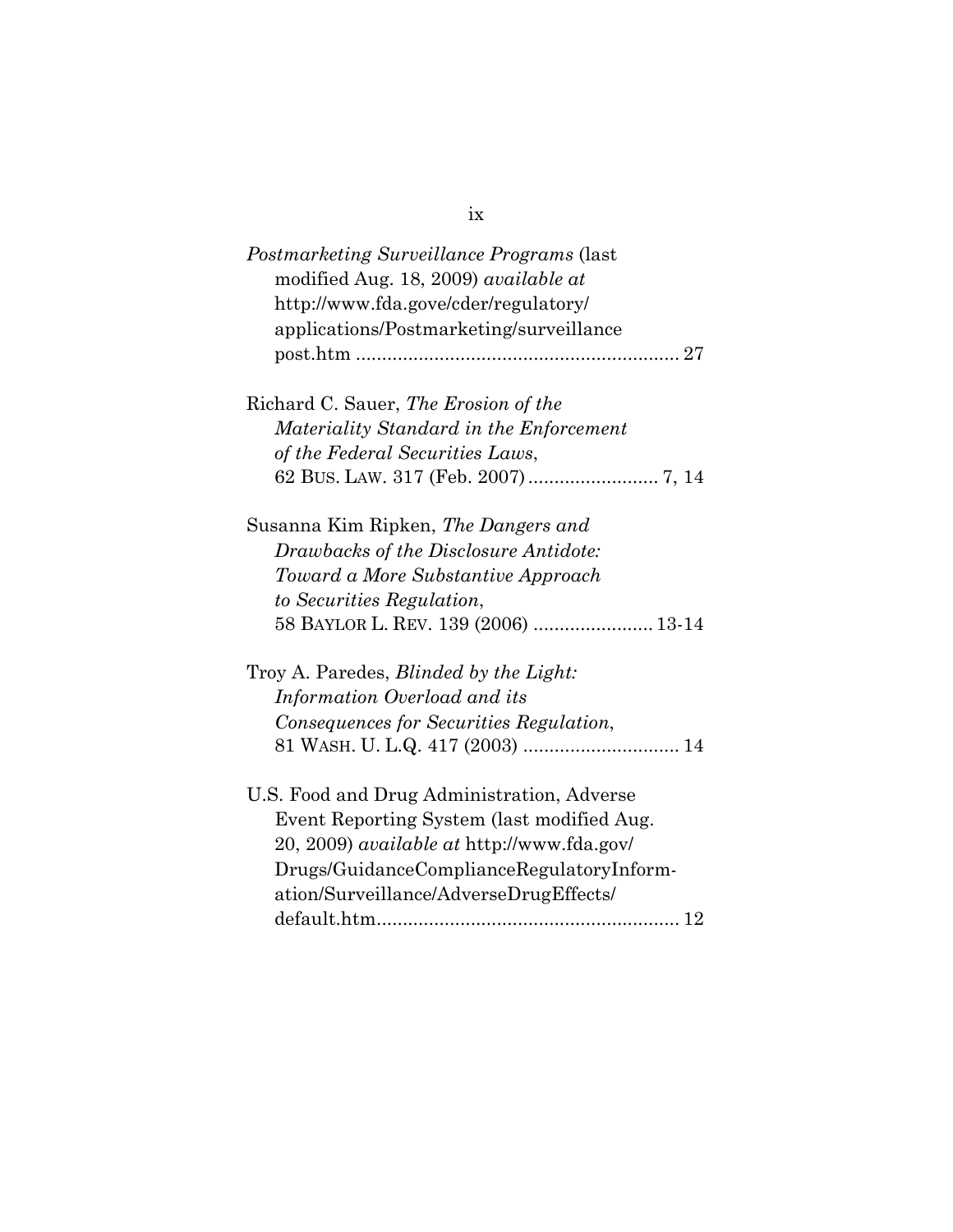| U.S. Food and Drug Administration, Adverse<br>Event Reporting System, Reports Entered into<br>AERS by Year (2010), http://www.fda.gov/Drugs/<br>Guidance ComplianceRegulatoryInformation/<br>Surveillance/AdverseDrugEffects/ucm |
|----------------------------------------------------------------------------------------------------------------------------------------------------------------------------------------------------------------------------------|
| Value of Medicines, PhRMA (discussing significant<br>beneficial impact of pharmaceuticals) <i>available</i><br>at http://www.phrma.org/ issues/value_of_<br>medicines (last visited Aug. $20, 2010$ )  30                        |
| 44 Fed. Reg. (1970):                                                                                                                                                                                                             |
| 65 Fed. Reg. (2000):                                                                                                                                                                                                             |
| 71 Fed. Reg. (2006):                                                                                                                                                                                                             |

x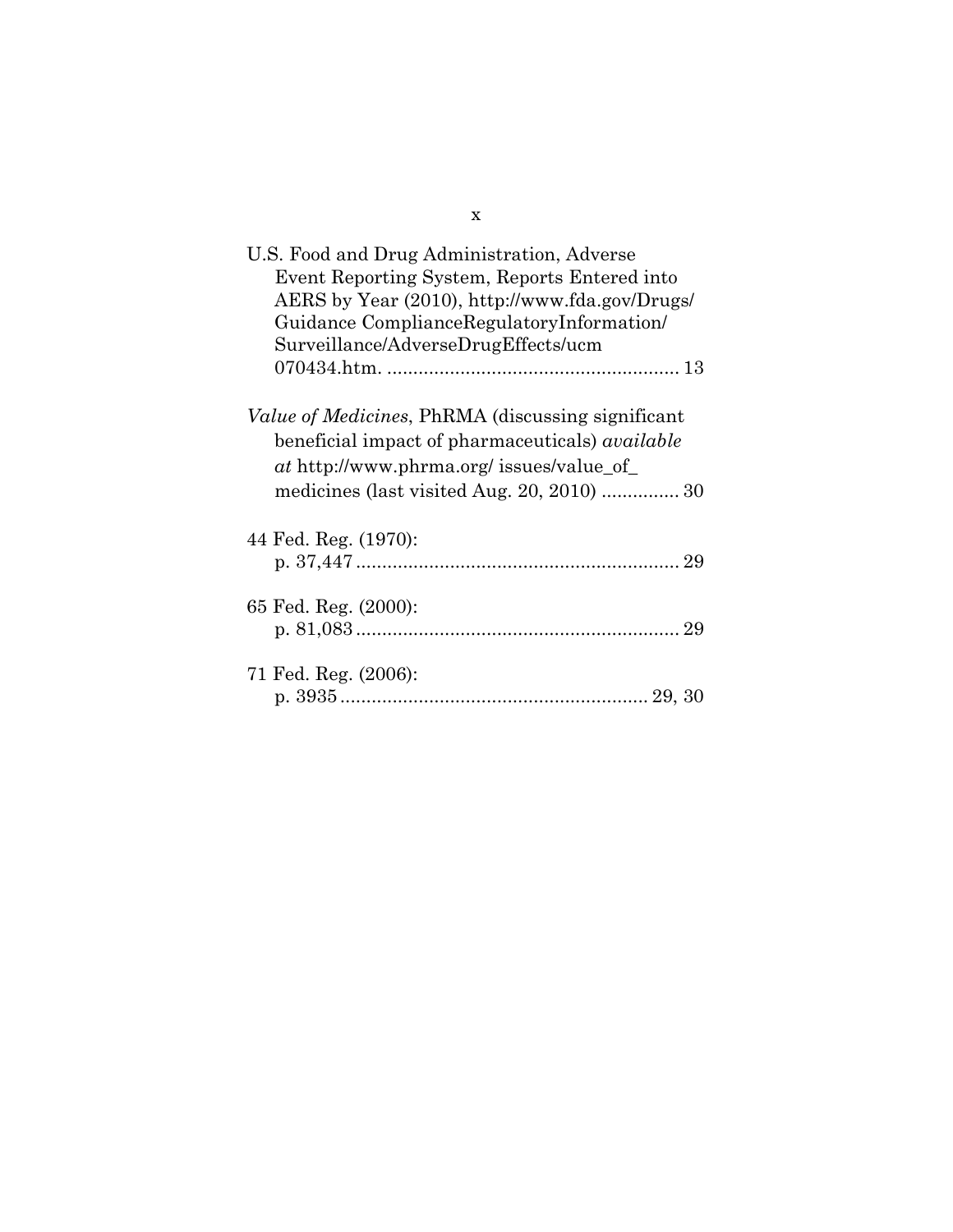#### **INTEREST OF** *AMICUS CURIAE* <sup>1</sup>

*Amicus curiae* DRI—The Voice Of The Defense Bar is an international organization of more than 22,000 attorneys who often represent individual and corporate defendants in civil cases carrying significant costs and liability exposure. Because of their adverse business and economic impacts, DRI and its members have a vital interest in the fair, efficient, and consistent functioning of our justice system in such cases.

DRI members regularly defend securities fraud suits brought under § 10(b) of the Securities Exchange Act of 1934, 15 U.S.C. § 78j(b), and SEC Rule 10b-5, 17 C.F.R. § 240.10b-5. Plaintiffs in these fraud suits are required to plead and prove that defendants' alleged misrepresentations or omissions concern a "material" fact. Under this Court's precedents, this "materiality" requirement acts as a filter on the information that public companies must disclose and helps ensure informed investment decisions by compelling disclosure only of reliable information related to a company's operations or its products.

 $\overline{a}$ 

<sup>&</sup>lt;sup>1</sup> No party or counsel for a party authored any part of this brief, and no person or entity other than *amicus*, its members, or its counsel made a monetary contribution intended to fund the preparation or submission of the brief. The parties have consented to the filing of this brief.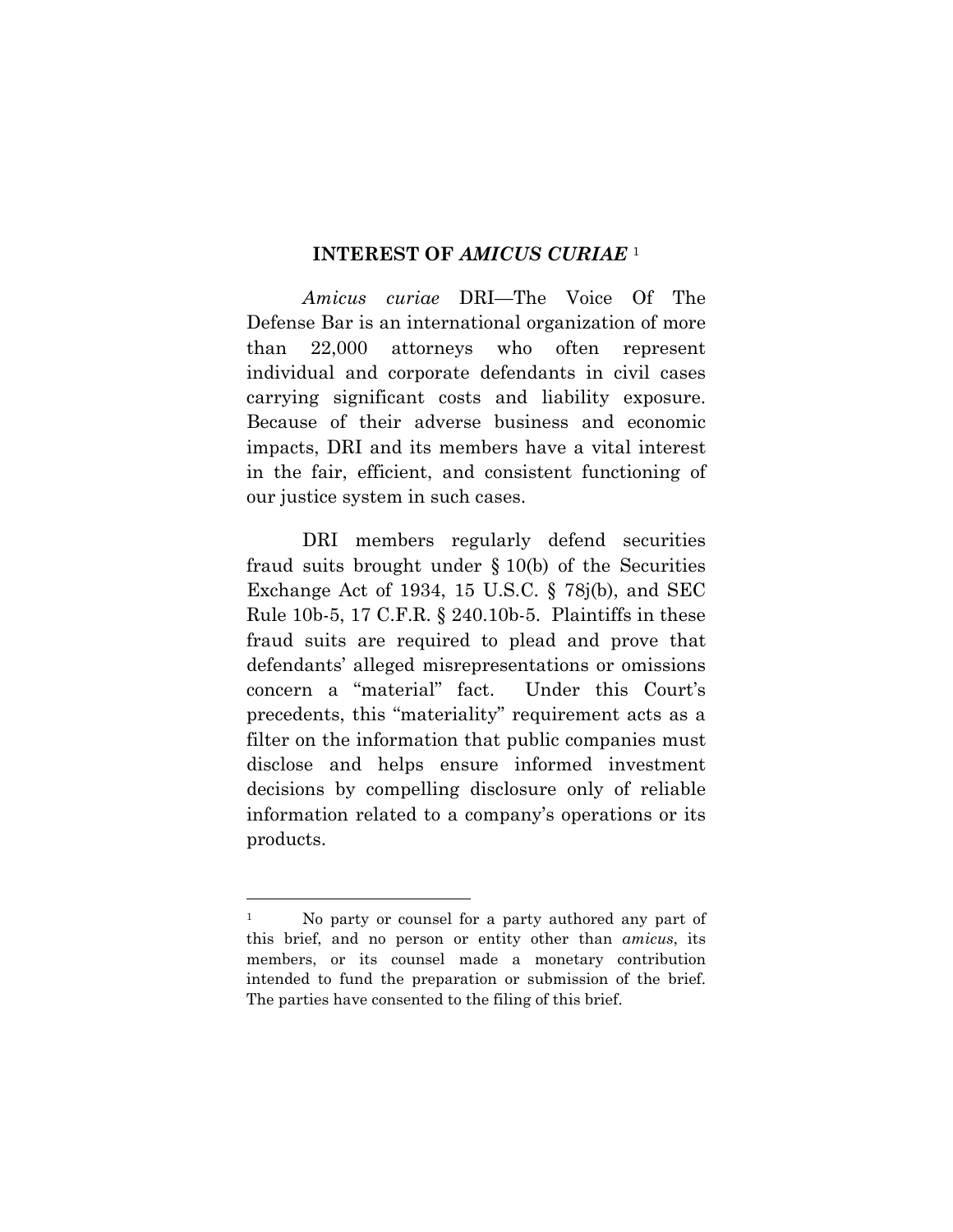Here, the Ninth Circuit's decision compelling disclosure of anecdotal adverse event reports by companies that manufacture pharmaceuticals or medical devices conflicts with this Court's materiality precedents, undercuts the materiality requirement's filtering function, and thwarts this Court's expressed interest in ensuring "informed decisionmaking" by investors. *See TSC Indus., Inc. v. Northway, Inc.*, 426 U.S. 438, 449 (1976); *Basic Inc. v. Levinson*, 485 U.S. 224, 231 (1988).

Moreover, in evaluating the legal sufficiency of respondents' complaint, the Ninth Circuit effectively immunized materiality allegations from the scrutiny demanded by this Court's precedents in *Bell Atlantic Corp. v. Twombly*, 550 U.S. 544 (2007) and *Ashcroft v. Iqbal*, 129 S.Ct. 1937 (2009). That immunization, in turn, severely impedes the district courts' ability to screen meritless securities fraud suits.

 Finally, although not apparent from the Ninth Circuit's holding or reasoning, the compelled disclosure of anecdotal adverse event reports also unnecessarily threatens the regulation and use of pharmaceuticals and medical devices. Yet, given the life-enhancing and life-sustaining quality of these products, such threats should be avoided, not fostered, by legal standards implemented under the securities laws.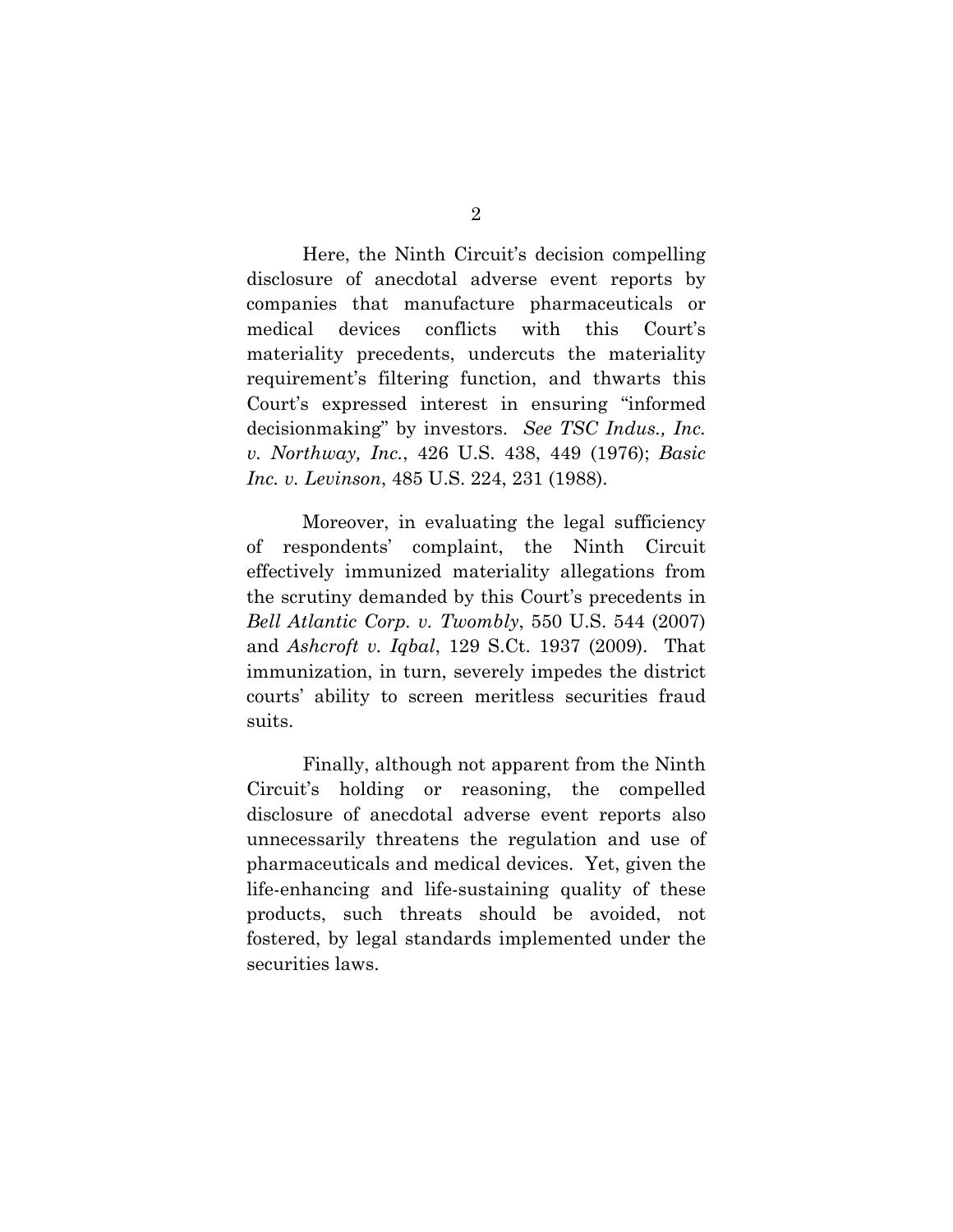In short, the Ninth Circuit's decision has a profound effect on companies who must publicly disclose material information under the securities laws and unsettles the existing law governing securities cases in significant and undesirable ways. Those impacts directly affect the fair, efficient, and consistent functioning of our civil justice system and, as such, are of vital interest to DRI and its members. DRI therefore respectfully offers its views on the proper resolution of the issues raised in this case.

#### **SUMMARY OF ARGUMENT**

This case requires the Court to interpret the requirement under § 10(b) and Rule 10b-5 that plaintiffs must plead a misrepresentation or omission of "material" fact in order to survive a motion to dismiss. Specifically, this case requires the Court to decide whether a statistically insignificant number of reports of adverse patient reactions *hypothetically* linked to the use of a pharmaceutical or medical device are "material" facts that must be disclosed in order to avoid liability under § 10(b). The Court should conclude that in this case, these random adverse event reports *cannot* plausibly be equated with those "material" facts that must be disclosed under § 10(b) and Rule 10b-5.

Congress passed the federal securities laws to "protect investors" in publicly-traded companies. *Basic*, 485 U.S. at 230 (citing S. Rep. No. 792, 73d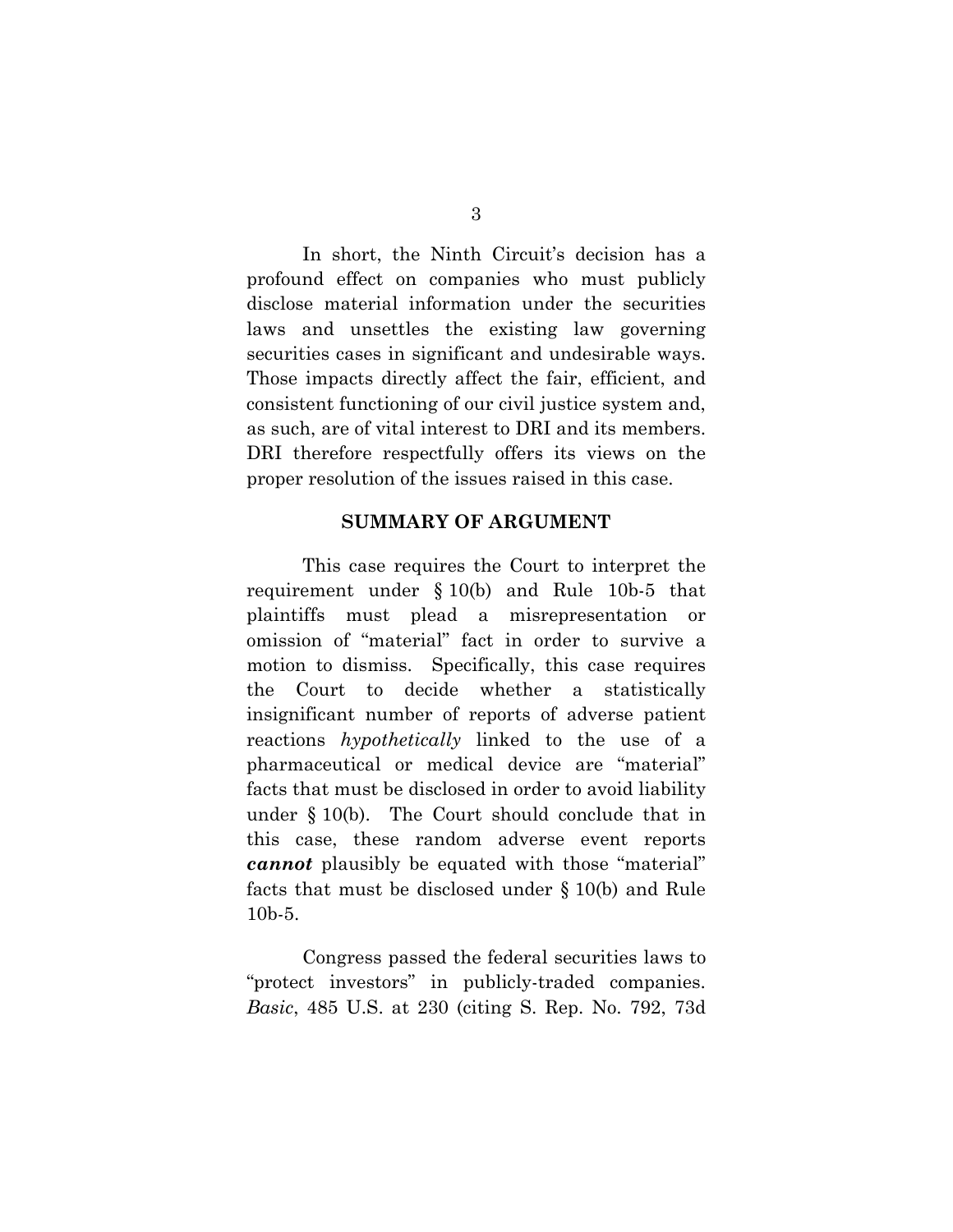Cong., 2d Sess., 1-5 (1934)); *Ernst & Ernst v. Hochfelder*, 425 U.S. 185, 195 (1976). The securities laws accomplish this goal in part by establishing "materiality" requirements that compel public companies to disclose truthful and reliable information about themselves, their operations, and their products and services that very likely would affect an investor's decision whether to purchase the companies' stock. The disclosure of this truthful and reliable information enables reasonable investors to make "informed investment decisions." *Pinter v. Dahl*, 486 U.S. 622, 638 (1988) (1933 Securities Act) (citing *Securities & Exchange Comm'n v. Ralston Purina Co.*, 346 U.S. 119, 124 (1953)); *Basic*, 485 U.S. at 231 ("informed decisionmaking" ensured by Exchange Act); *cf. United States v. O'Hagan*, 521 U.S. 642, 668 (1997) ("very purpose" of Congress's 1968 amendments to Exchange Act was to ensure "informed decisionmaking" by shareholders) (citation omitted). The failure to make all such material disclosures as required by the securities laws can result in civil and even criminal liability. *See Stoneridge Inv. Partners, LLC v. Scientific-Atlanta, Inc.*, 552 U.S. 148, 166 (2008); 15 U.S.C. § 78ff,  $§ 32(a).$ 

In this case, the Ninth Circuit held that a public company's failure to disclose a handful of anecdotal adverse event reports involving its pharmaceutical left it open to liability under the federal securities laws. This holding—which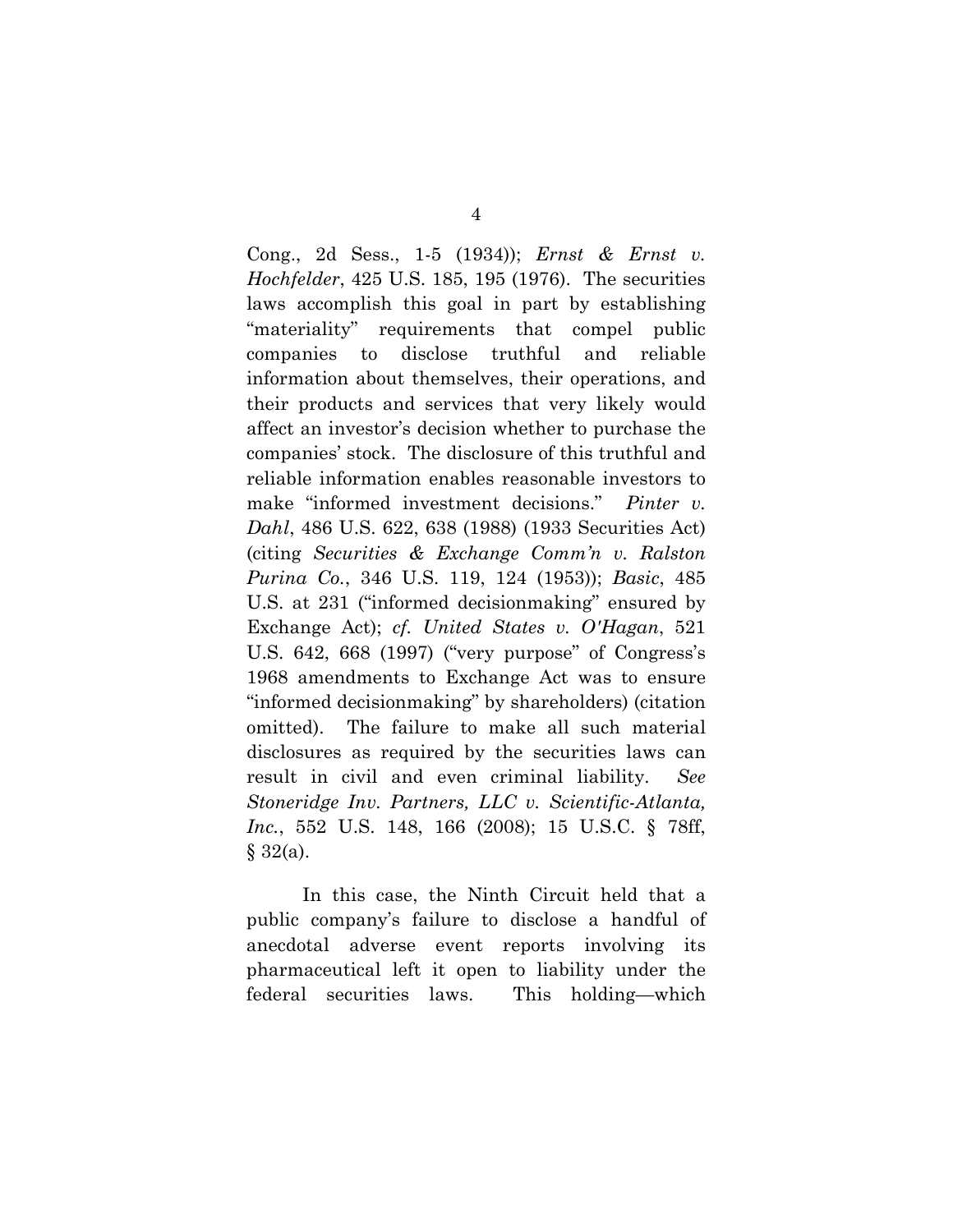effectively treats all adverse event reports as potentially "material" and thus subject to disclosure—squarely conflicts with this Court's materiality precedents and Congress's avowed purpose to ensure "informed decisionmaking." This Court's precedents direct that a fact is material only if it would "significantly alter[ ] the 'total mix' of information made available" and thus would be "substantial[ly] like[ly]" to influence the investment decision of a "reasonable investor." *TSC*, 426 U.S. at 448-49; *Basic*, 485 U.S. at 231-32. Requiring disclosure of a few anecdotal reports that do not reliably indicate any causal relationship between a product and an adverse event does not further the goal of putting reliable information in the hands of a reasonable investor. In essence and in fact, it accomplishes the opposite result.

There is more. This case involves the legal sufficiency of a pleading and therefore implicates this Court's decisions in *Twombly* and *Iqbal*. Yet, in its analysis of the sufficiency of the complaint's allegations, the Ninth Circuit elided those precedents and effectively shielded materiality allegations from the scrutiny those precedents demand. Here again, the Ninth Circuit erred. *Twombly* and *Iqbal* require a showing of a plausible entitlement to relief at the pleading stage. The kind of speculative information the Ninth Circuit ordered disclosed would not enhance or influence the decisionmaking of a reasonable investor and does not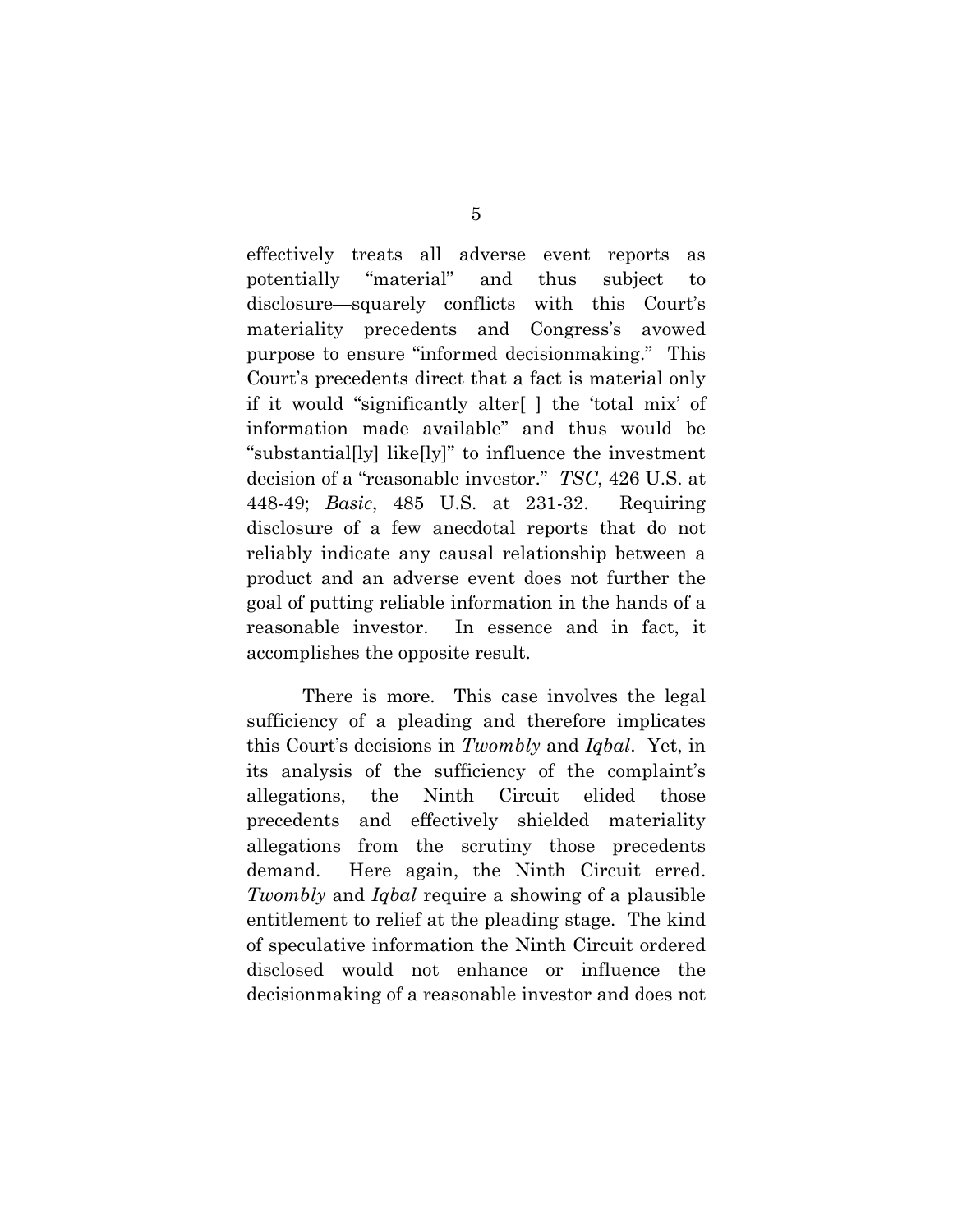meet the materiality threshold as a matter of law. The Ninth Circuit's decision accordingly subverts the threshold plausibility analysis, erroneously leaving the assessment of materiality in this instance to the trier of fact.

There is another way. The so-called "statistical significance" standard adopted by the First, Second and Third Circuits—decidedly unlike the Ninth Circuit's compelled blanket disclosure rule—comports more closely with this Court's conception of materiality and offers a more certain and intelligible rule for pharmaceutical and medical device companies in cases like this one. *Amicus* urges the adoption of that standard in this case.

#### **ARGUMENT**

- **A. The Ninth Circuit's Compelled Disclosure Of Anecdotal Adverse Event Reports Undermines The Critical Filtering Role Played By Section 10(b)'s Materiality Requirement.** 
	- **1. Section 10(b)'s materiality requirement is intended to filter information disclosed by public companies to help ensure informed investment decisions.**

At bottom, the federal securities laws are intended to facilitate disclosure of relevant and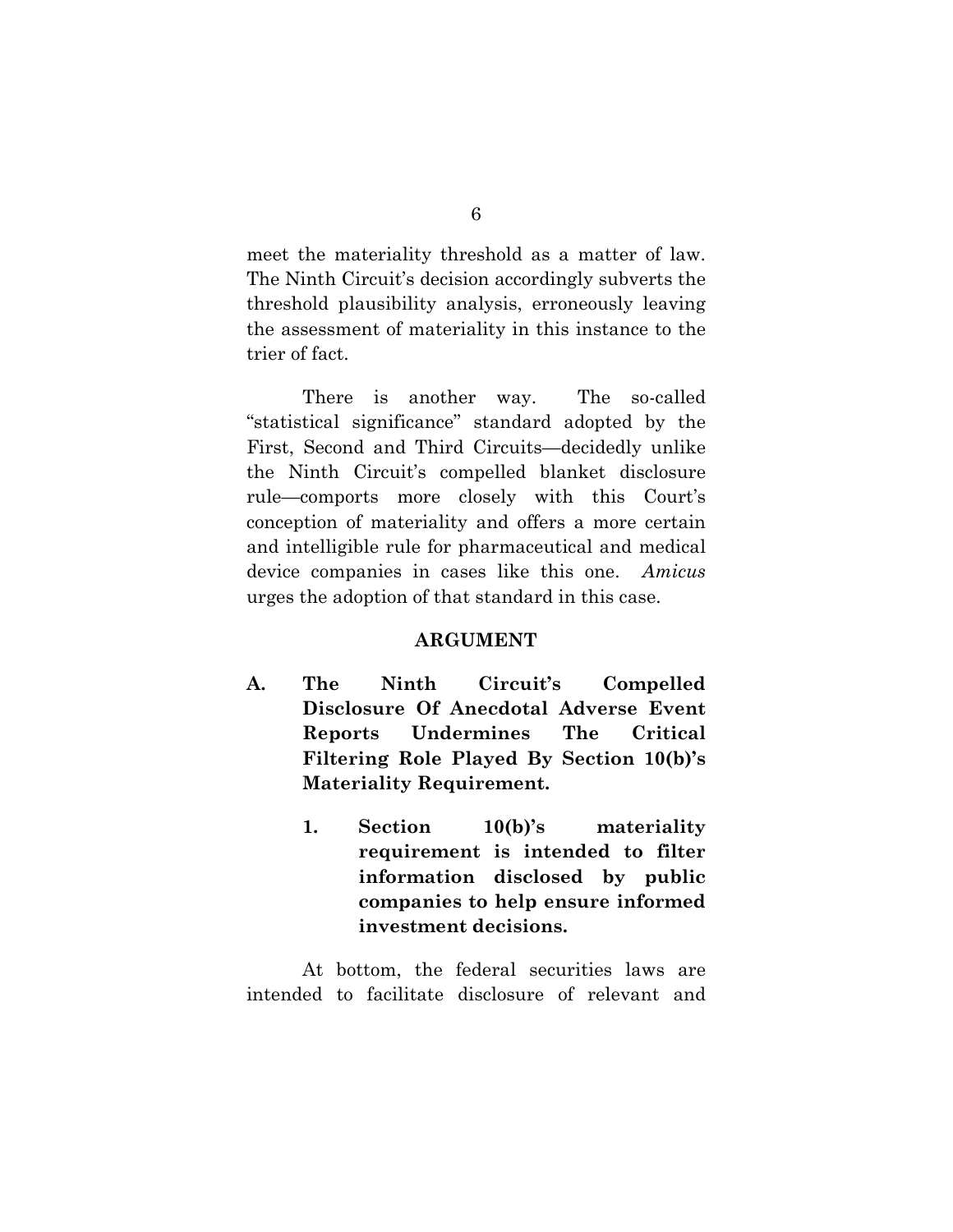reliable information to shareholders and investors. The materiality requirement in  $\S$  10(b) is critical to this goal. This requirement "filter[s] out essentially useless information that a reasonable investor would not consider significant." *Basic*, 485 U.S. at 231-32 (1988); *see also* Richard C. Sauer, *The Erosion of the Materiality Standard in the Enforcement of the Federal Securities Laws*, 62 BUS. LAW. 317, 318 (Feb. 2007) ("That all information is not created equal is recognized in the federal securities laws through the concept of 'materiality.'"). As one authoritative commentator has noted, this "filtration function is fully as important to the efficient operation of the capital markets as the elimination of false information . . ." *See* Sauer, *supra*, at 317.

This Court's materiality precedents apply this filtration function by limiting what is "material" and thus must be disclosed—to reliable information that conceivably can benefit a shareholder or investor. As this Court explained it, "[s]ome information is of such dubious significance that insistence on its disclosure may accomplish more harm than good." *TSC*, 425 U.S. at 448. To avoid this result, in *TSC*, this Court defined materiality not in the abstract—but in terms of what a reasonable shareholder needs to know:

> "An omitted fact is material if there is a substantial likelihood that a reasonable shareholder would consider it important in deciding how to vote."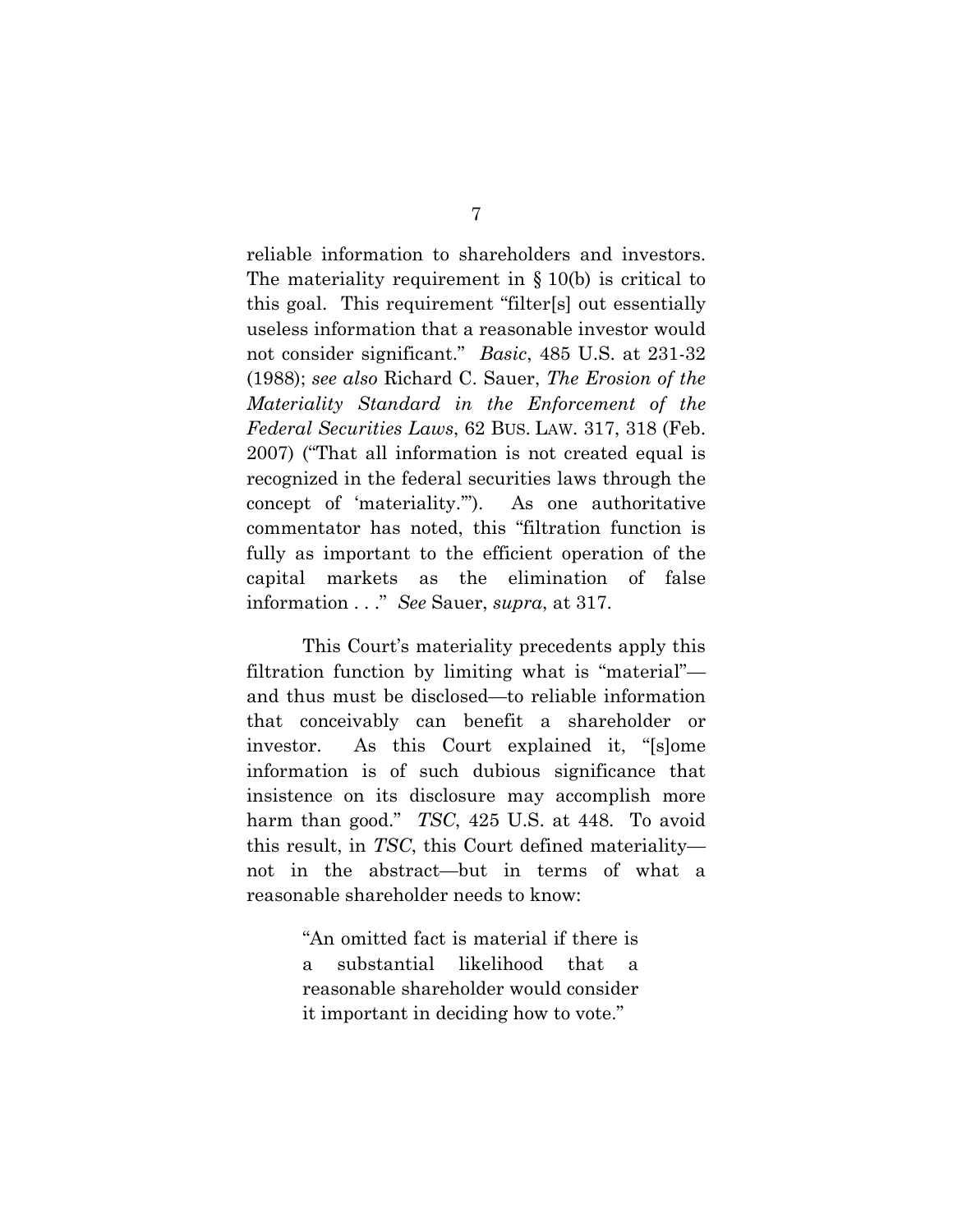*Id.* at 449. *See also id.* ("there must be a substantial likelihood that the disclosure of the omitted fact would have been viewed by the reasonable investor as having significantly altered the 'total mix' of information made available"). This Court further cautioned that if the materiality threshold is set too "low," management will be inclined to "bury shareholders in an avalanche of trivial information"—"a result that is hardly conducive to informed decisionmaking." *Id.* at 448-49.

The concerns that prompted this Court to steer clear of flooding shareholders with unreliable information in *TSC* prompted it to apply the same "substantial likelihood" materiality standard to § 10(b) investor claims in *Basic*. *See Basic*, 485 U.S. at 231-32. There, the Court again highlighted the adverse consequences of setting the materiality threshold too low:

> "[Setting] too low a standard of materiality . . . might bring an overabundance of information within its reach[,]" thereby inducing management to bombard investors with even "trivial information."

*Id.* To avoid this result and facilitate informed decisionmaking, the Court reiterated that "[t]he role of the materiality requirement is . . . to filter out essentially useless information that a reasonable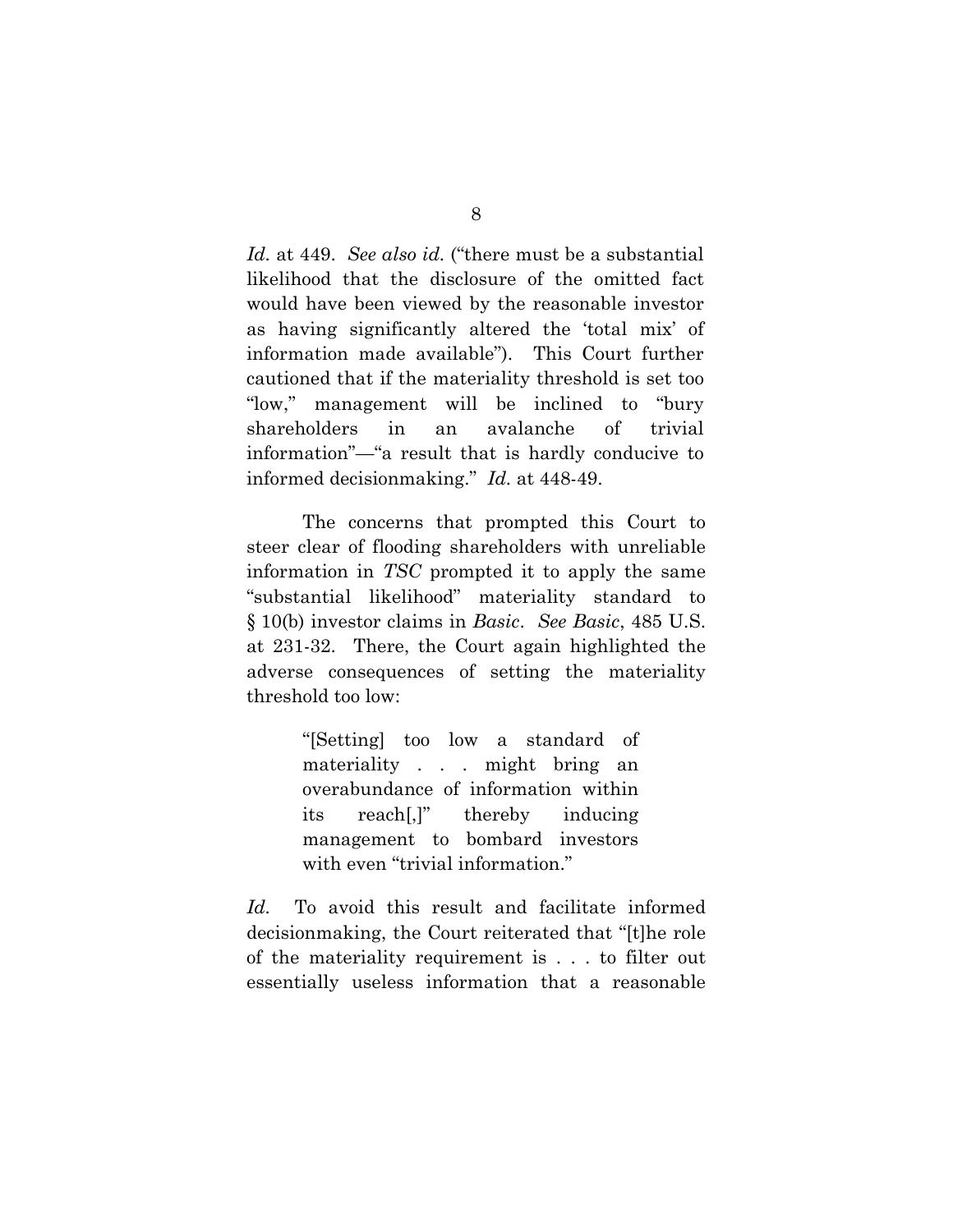investor would not consider significant. . . " *Id.* at 234.

*TSC* and *Basic* clearly reflect the Court's view that the materiality requirement serves a critical filtering function. It is intended (1) to help ensure that only reliable information is conveyed to shareholders or investors and (2) to guard against swamping shareholders or investors with trivial or insignificant information that clouds informed decisionmaking.

While this filtering function is a cornerstone of this Court's materiality precedents, under the Ninth Circuit's decision, that function loses its significance. Rather than treating the materiality requirement as a means to facilitate the receipt of reliable information, the Ninth Circuit turns the requirement on its head and compels disclosure of purely anecdotal and random information involving a product. Simply put, that result cannot be squared with this Court's precedents.

> **2. Compelling public disclosure of anecdotal adverse event reports as "material" will hinder, not help, informed investment decisions.**

Respondents here alleged that Matrixx and three of its executives violated § 10(b) and Rule 10b-5 by failing to disclose that the use of Zicam could cause "anosmia," or loss of the sense of smell. *See*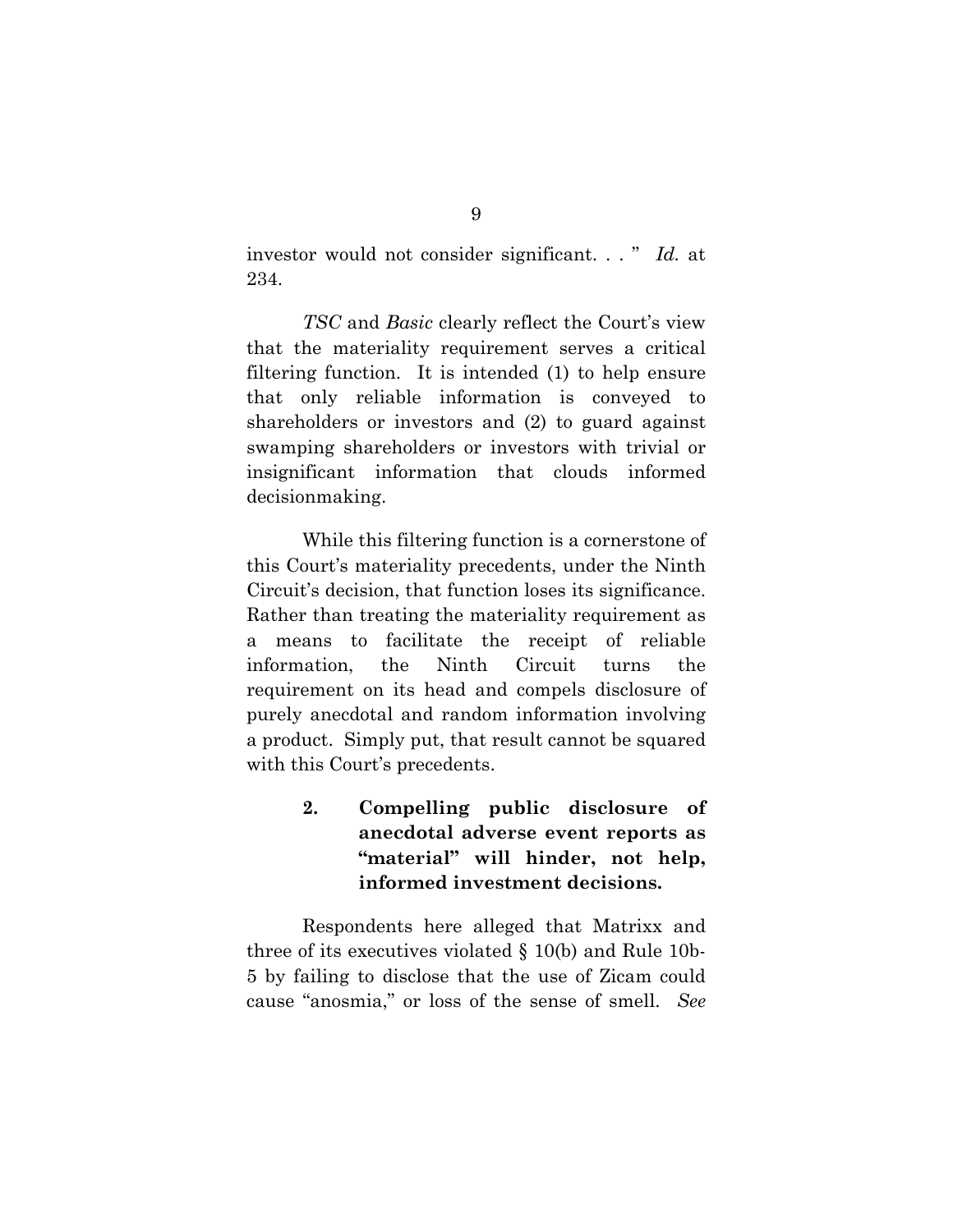Appendix to the Petition ("App.") 3a. To support the supposed causal link between Zicam and anosmia, respondents alleged that over a four-year period, Matrixx received approximately 12 reports of user anosmia. App. 25a. Indisputably, however, respondents did not allege—because they could not that the 12 adverse event reports were statistically significant. Nor did respondents allege—again, because they could not—that any one of these reports conclusively established an actual link between Zicam and anosmia or that any definitive medical or scientific study had revealed such a link during the class period.

The Ninth Circuit nonetheless reversed the district court's Rule 12(b)(6) dismissal, concluding that respondents had adequately pleaded materiality. In reaching that result, the court rejected the "statistical significance" standard for assessing the materiality of adverse event reports previously adopted by the First, Second and Third Circuits. The court found the standard to be inconsistent with this Court's supposed rejection of "bright-line" rules for determining materiality. App. 23a. Invoking this Court's reference in *Basic* to the "fact-specific inquiry" for assessing materiality, the court also concluded that materiality should be reserved for the trier of fact. *Id.*

The Ninth Circuit's holding compelling disclosure, without more, of a handful of adverse event reports severely undermines the materiality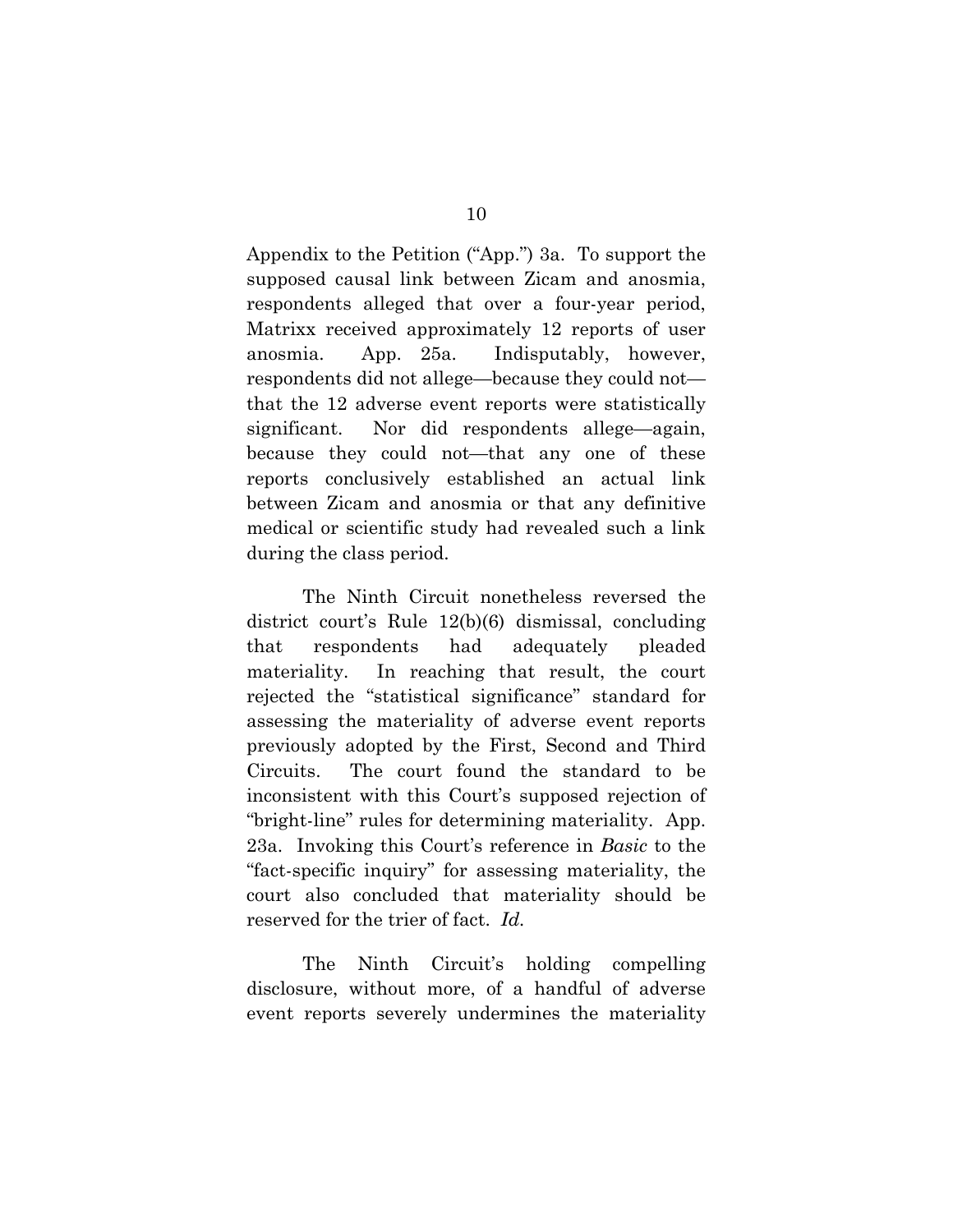requirement's filtering function in a number of ways. If that requirement is intended to compel disclosure of reliable information, then it should not be relied on to compel disclosure of a few anecdotal adverse event reports—particularly in the absence of any credible reasons for concluding that the pharmaceutical or medical device referenced in the reports actually caused the identified adverse event.

Indeed, far from showing such a causal link, the FDA's own regulations make clear that adverse event reports, on their own, show *no* causal relationship between a drug or device and the reported event. *See* 21 C.F.R. § 803.16; *see also In re Carter-Wallace, Inc. Securities Litig.*, 220 F.3d 36, 41 (2d Cir. 2000) (*Carter-Wallace II*) ("the receipt of an adverse report does not in and of itself show a causal relationship" between the drug or device and the events reported); S. Rep. No. 109-324, at 6 (2006) ("The fact of a report of an adverse event is not determinative that the event occurred or that the event was caused by a consumer's use of the product.").

The FDA makes this point even more explicitly on its website:

> [T]here is no certainty that the reported [adverse] event was actually due to the product. FDA does not require that a causal relationship between a product and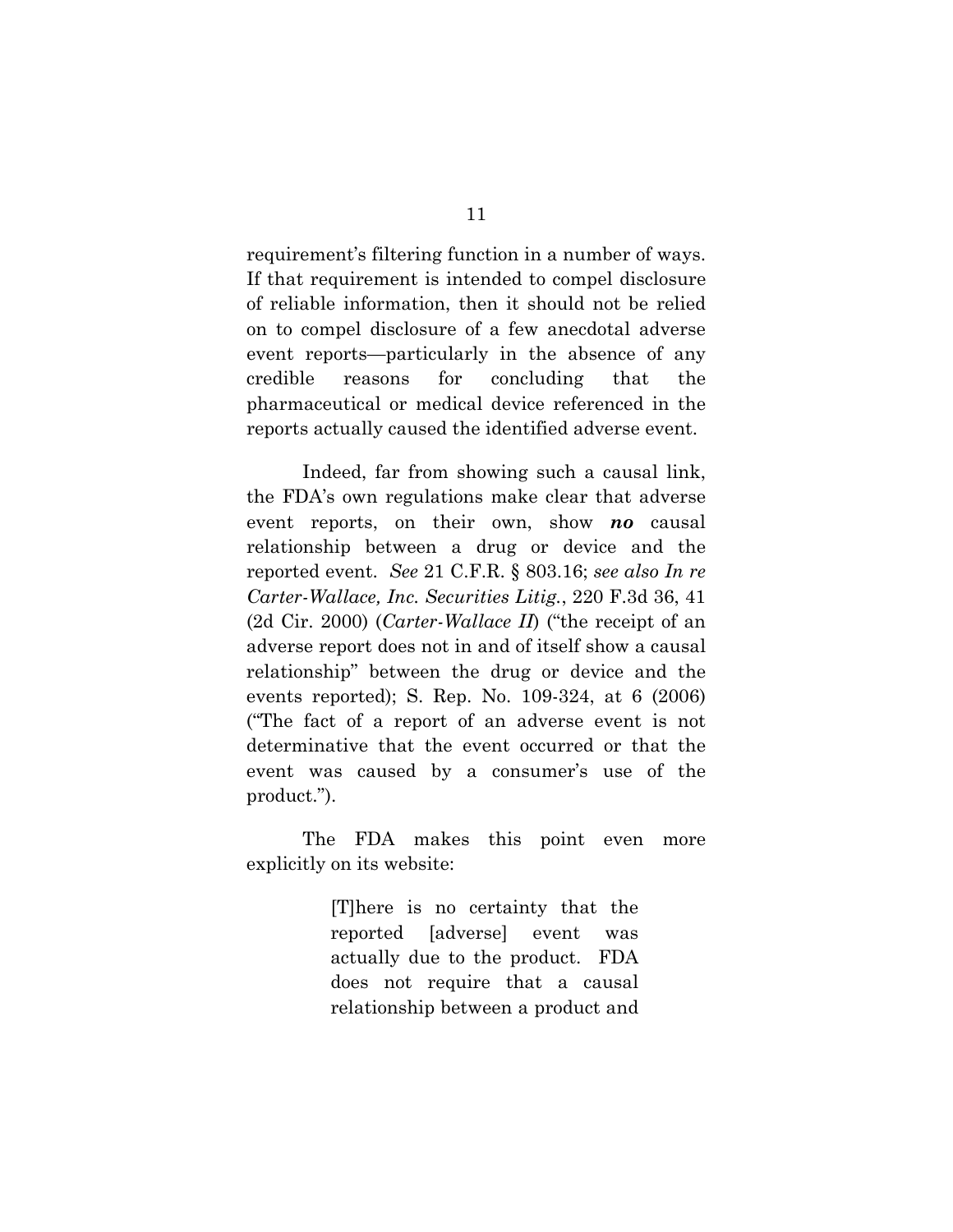event be proven, and reports do not always contain enough detail to properly evaluate an event. Further, FDA does not receive all adverse event reports that occur with a product. . . . Therefore, AERS cannot be used to calculate the incidence of an adverse event in the U.S. population.

U.S. Food and Drug Administration, Adverse Event Reporting System (last modified Aug. 20, 2009) *available at* http://www.fda.gov/Drugs/Guidance ComplianceRegulatoryInformation/Surveillance/Adv erseDrugEffects/default.htm.

This kind of speculation has no role to play in a materiality determination. Rather, as noted, the materiality determination turns on whether the information that allegedly must be disclosed would be "substantial[ly] likel[y]" to influence a reasonable investor's decision whether to buy the company's stock. *Basic*, 485 U.S. at 231; *TSC*, 426 U.S. at 449. A disclosure showing nothing more than a hypothetical association between a company's product and a consumer's adverse reaction does not reach that threshold. Put another way, without additional evidence substantiating a possible causal link, no "reasonable investor" would expect the reported events to "affect [the company's] future earnings.'" *Oran v. Stafford*, 226 F.3d 275, 284 (3d Cir. 2000) (Alito, J.) (quoting *In re Carter-Wallace,*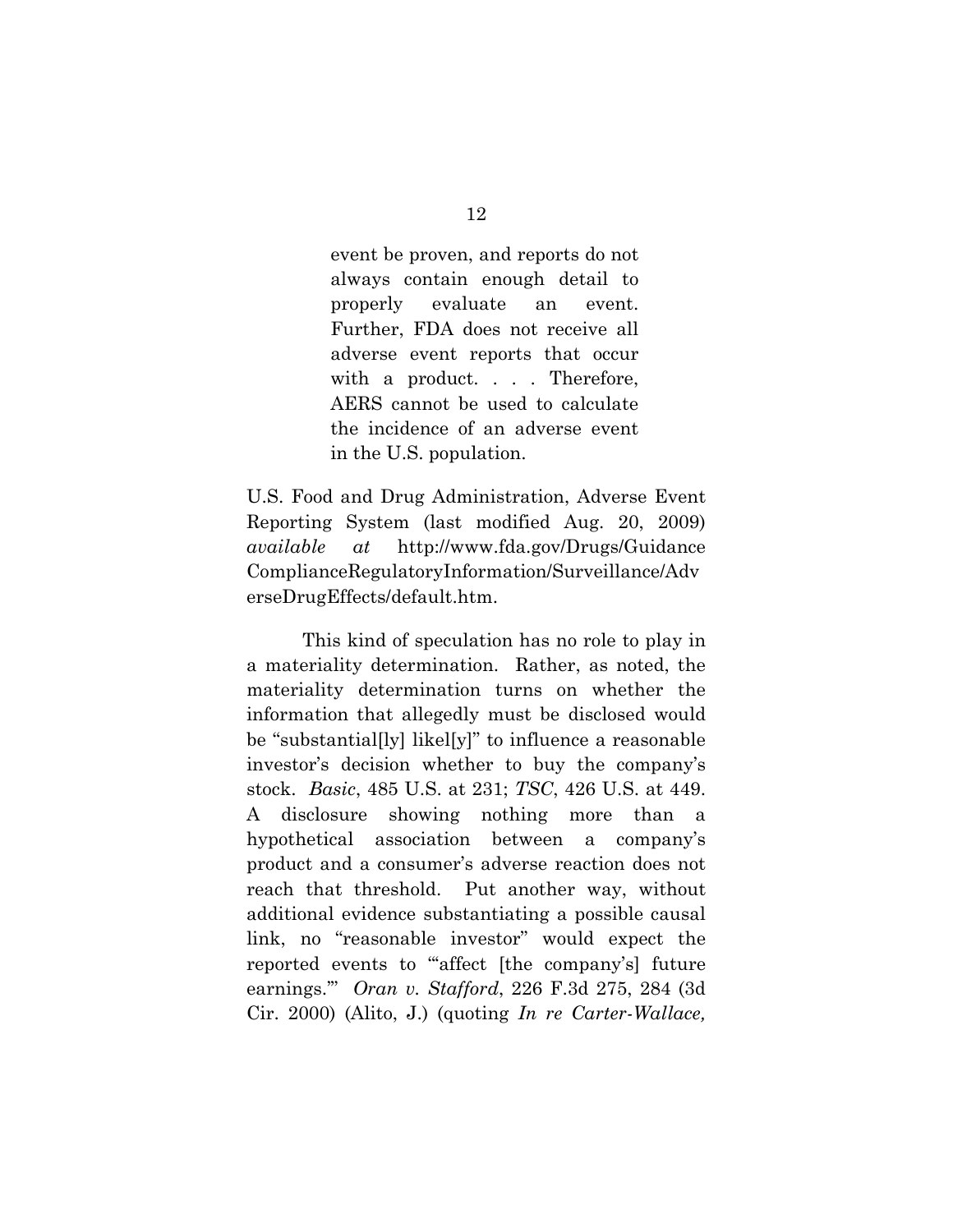*Inc. Securities Litig.*, 150 F.3d 153, 157 (2d Cir. 1998) (*Carter-Wallace I*)). That is so because "until a connection between [the drug] and any illness could be made, we would not expect [the manufacturer] to abandon its product on what, at the time, would have been speculation." *Carter-Wallace II*, 220 F.3d at 42.

Second, in this context, the unfiltered dissemination of anecdotal adverse event reports plainly would severely impair the "informed decisionmaking" this Court has endeavored to preserve. The sheer volume of information that would have to be disclosed would lead to the sort of information overload that this Court and commentators have recognized can paralyze a decisionmaker.2 *See Basic*, 485 U.S. at 231-32; *TSC*, 425 U.S. at 448-49; *see also* Susanna Kim Ripken, *The Dangers and Drawbacks of the Disclosure* 

 $\overline{a}$ 

<sup>&</sup>lt;sup>2</sup> In 2009, the FDA received a total of more than 580,000 adverse event reports for all drugs and "therapeutic biologic products," up from approximately 526,000 in 2008. *See* U.S. Food and Drug Administration, Adverse Event Reporting System (AERS), Reports Received and Reports Entered into AERS by Year (as of March 31, 2010), *available at* http://www.fda.gov/Drugs/GuidanceComplianceRegulatoryInfor mation/Surveillance/AdverseDrugEffects/ucm070434.htm. The upward trend continued through the first quarter of 2010, when the FDA received nearly 160,000 reports for all drugs. *Id.* This comes as no surprise because "[f]ew if any drugs are completely safe in the sense that they may be taken by all persons in all circumstances without risk." *See United States v. Rutherford*, 442 U.S. 544, 555 (1979).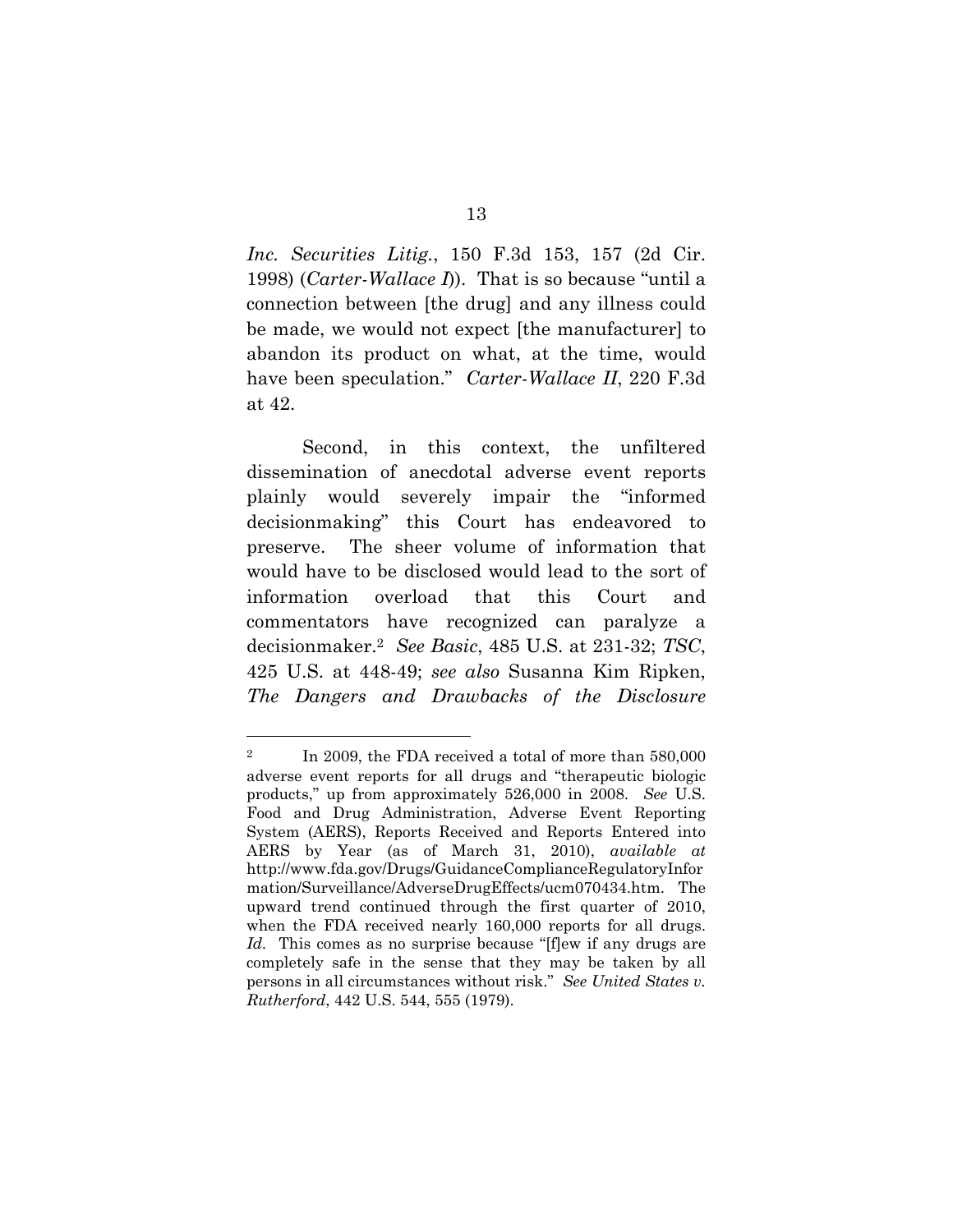*Antidote: Toward a More Substantive Approach to Securities Regulation*, 58 BAYLOR L. REV. 139, 162 (2006) (noting that information "overload" in securities disclosures "can hinder informed decisionmaking and thereby defeat the very purpose of disclosure requirements"); Troy A. Paredes, *Blinded by the Light: Information Overload and its Consequences for Securities Regulation*, 81 WASH. U.L.Q. 417, 446 (2003) ("Meaningful, effective disclosure does not simply mean more disclosure. Because of information overload, in some cases, more disclosure can mean less effective disclosure."); Donald C. Langevoort, *Toward More Effective Risk Disclosure for Technology-Enhanced Investing*, 75 WASH. U.L.Q. 753, 759 (1997) ("[T]he more information there is, the more each bit of it is diluted. The immediate and salient crowds out the less attention-grabbing.").

Third, the greatest threat to "informed decisionmaking" posed by the Ninth Circuit's holding is the *quality*—or lack thereof—of the information it effectively requires pharmaceutical and medical device companies to convey. It should go without saying that "the higher the quality of information provided about available investment opportunities, the more often investors will put capital to its most productive and profitable uses." Sauer, *supra*, at 317. A handful of anecdotal adverse event reports fall well short of the qualitative standard that ought to govern what a public company must disclose to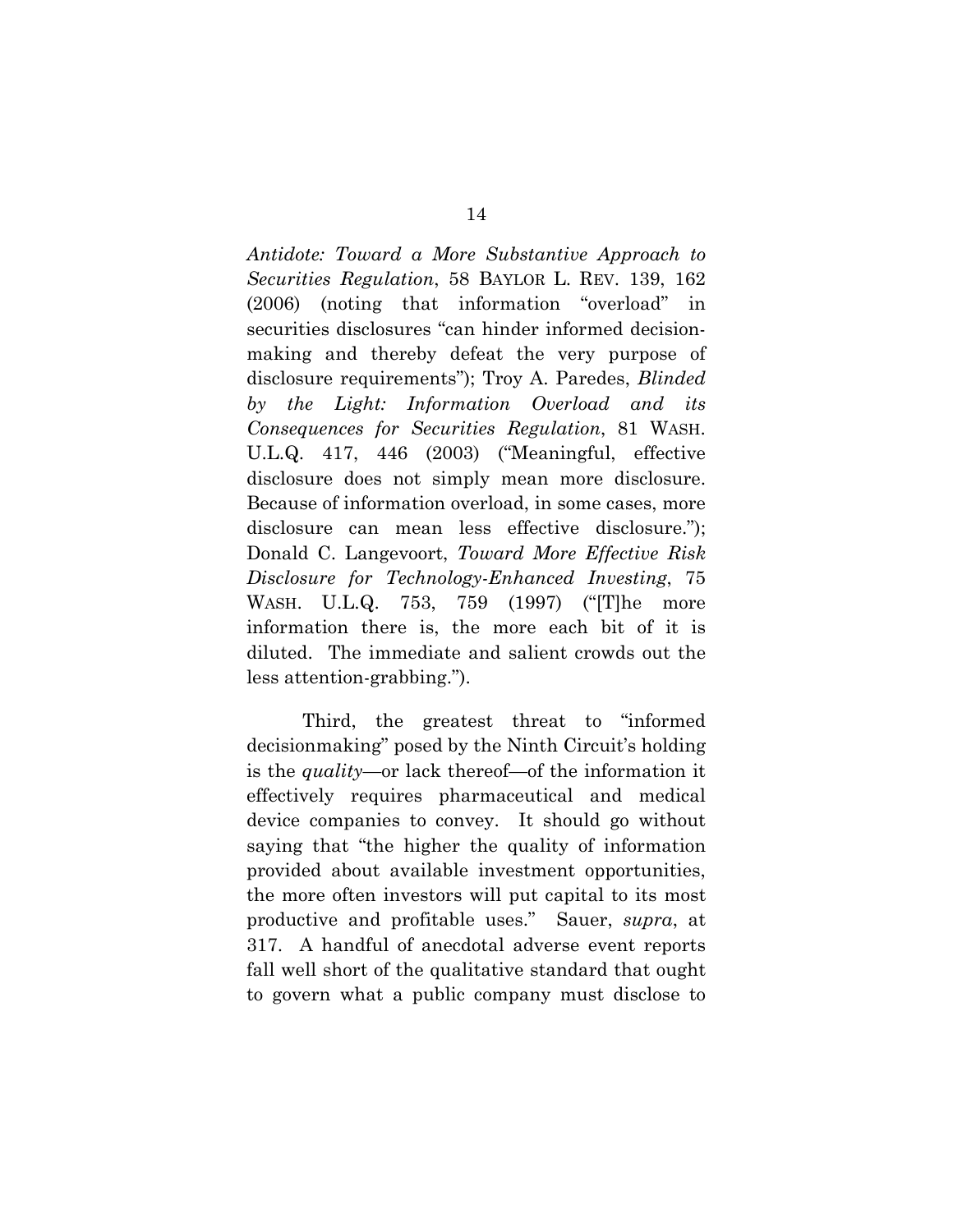the investing public. Until there is much greater substantiation of cause and effect, requiring disclosure of such speculative information promises only to confound investment decisions, not facilitate them.

As a result, it is hard to envision a more abrupt departure from this Court's precedents in *TSC* and *Basic* than the Ninth Circuit's holding that a few anecdotal adverse event reports are "material" and must be disclosed. Consistent with these decisions, the materiality requirement's most basic function is to limit what must be disclosed to reliable information that would influence a reasonable investor's decision. By parity of reasoning, under this Court's precedents, speculative information not only need not be disclosed, it should not be disclosed. The Ninth Circuit's decision, in contrast, sends an entirely different message: it threatens a manufacturer with liability for failing to disclose information that is, at its best, anecdotal and speculative. There is no colorable reason for the securities laws to operate in this fashion. This Court should reject the Ninth Circuit's holding and, in doing so, restore the materiality requirement's role in ensuring the flow of reliable information to the securities markets.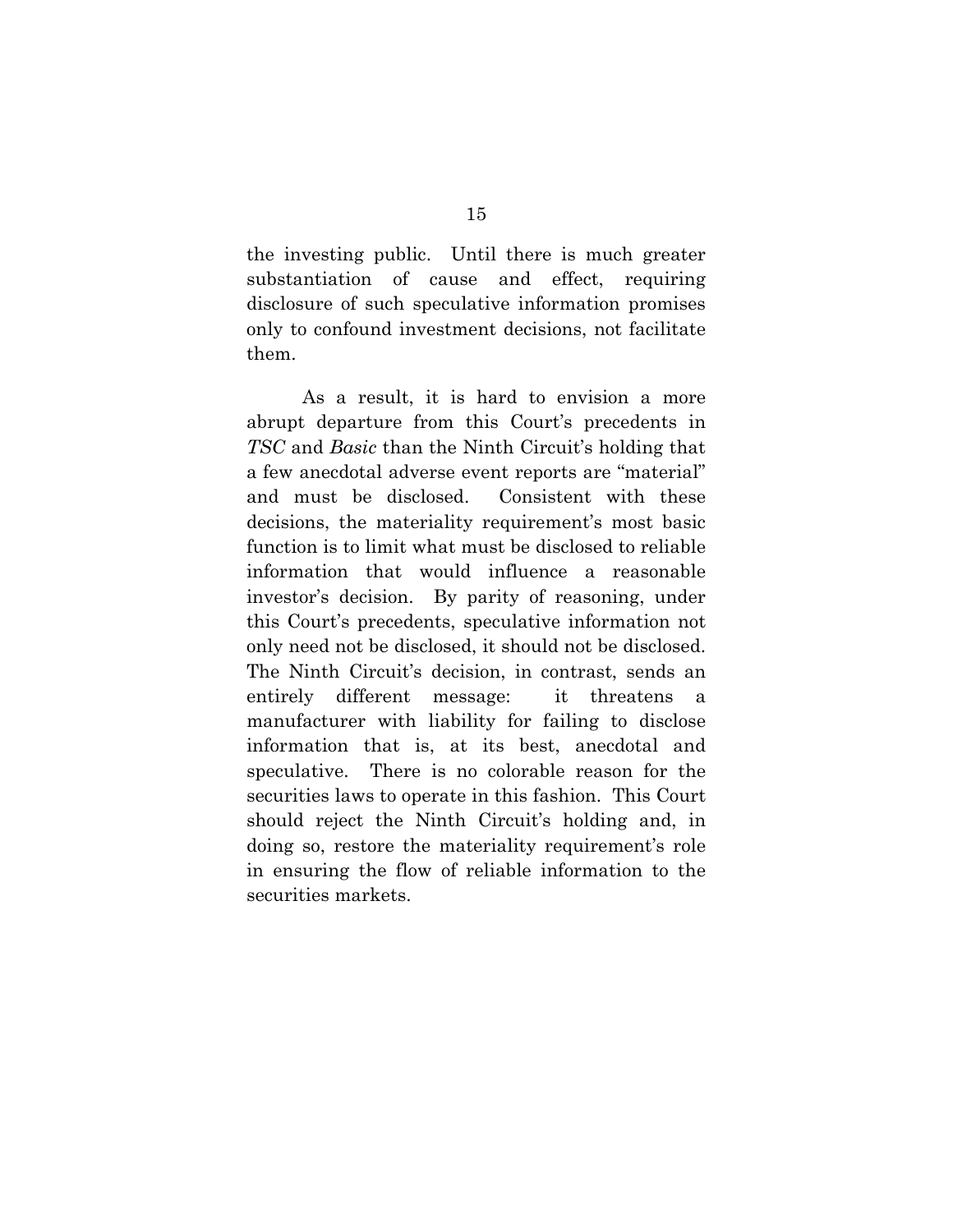## **B. The Ninth Circuit's Materiality Analysis Undermines The Gatekeeping Function That Federal Courts Perform In Screening Potentially Abusive Securities Actions.**

The Ninth Circuit compounds its failure to adhere to this Court's materiality precedents by all but ignoring this Court's controlling decisions for evaluating the sufficiency of a complaint's allegations: *Bell Atlantic Corp. v. Twombly*, 550 U.S. 544 (2007) and *Ashcroft v. Iqbal*, 129 S.Ct. 1937 (2009). *See* App. 21a, 26a (citing *Twombly* twice and ignoring *Iqbal* entirely). Under the Ninth Circuit's approach, district courts within its jurisdiction will be unable to weed out securities lawsuits in circumstances where plausible allegations of materiality are not, and cannot, be made.

## **1. The Ninth Circuit's analysis effectively—and erroneously immunizes materiality allegations from Rule 12(b)(6) challenges.**

The Ninth Circuit applied a decidedly **anti**-*Twombly*/*Iqbal* rule to § 10(b)'s materiality requirement—that Rule 12(b)(6) challenges to the sufficiency of materiality allegations virtually can *never* succeed because materiality belongs solely in the province of the finder of fact. App. 22a ("[q]uestions of materiality . . . involv[e] assessments peculiarly within the province of the trier of fact")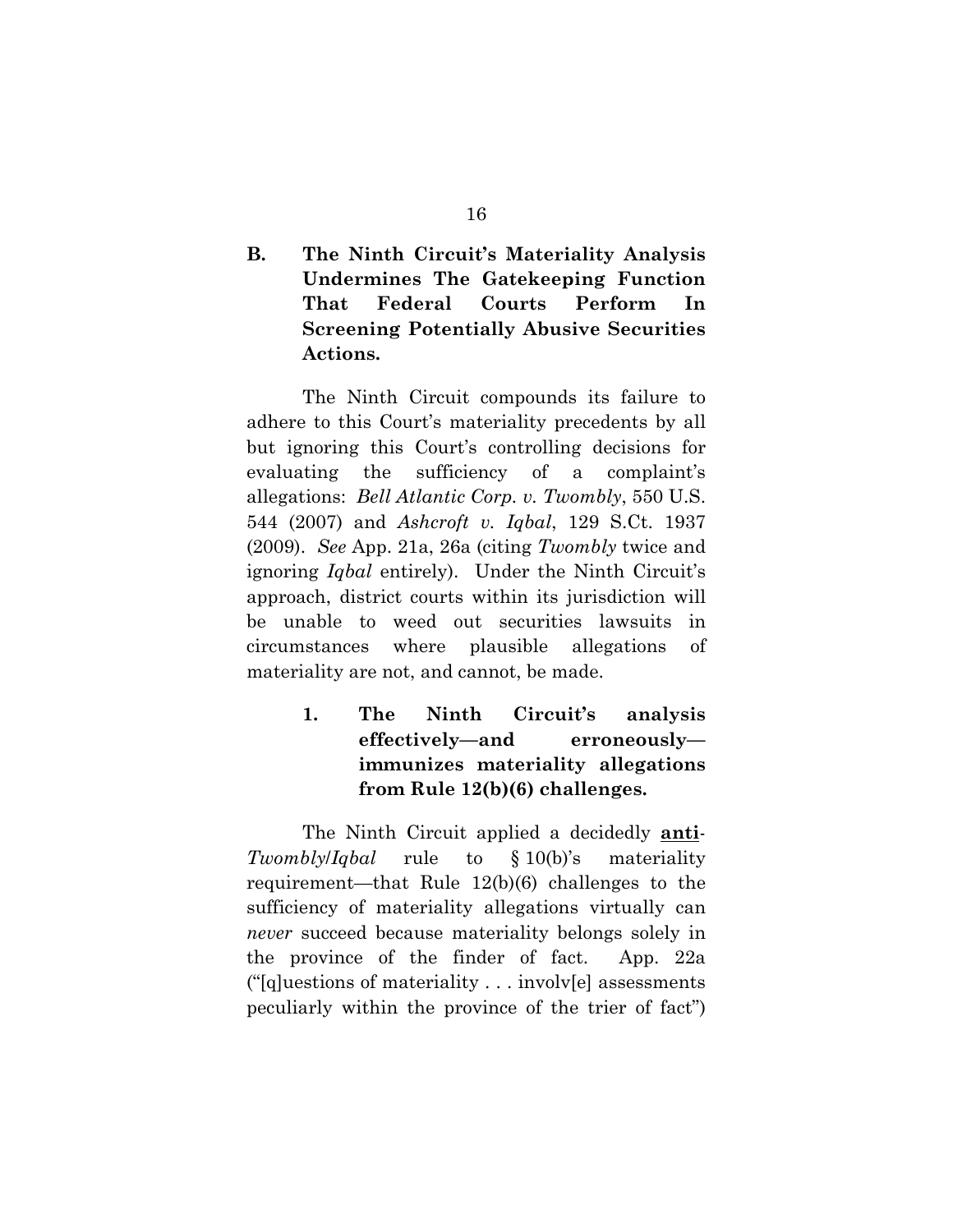(citations and quotations omitted); App. 23a ("courts should engage in a 'fact-specific inquiry' in assessing materiality [and] '[d]etermining materiality in securities fraud cases should ordinarily be left to the trier of fact'") (citations and quotations omitted). The Ninth Circuit's reasoning significantly diminishes any prospect of dismissing a § 10(b) claim at the pleadings stage based on deficient materiality allegations and, in that fashion, impermissibly conflicts with *Twombly* and *Iqbal*.

*Twombly* and *Iqbal* require district courts to assess whether a plaintiff's allegations "render [the plaintiff's claim to relief] plausible," that is, whether they contain "enough fact to raise a reasonable expectation that discovery will reveal evidence" of actionable conduct. *Twombly*, 550 U.S. at 556; *see also Iqbal*, 129 S.Ct. at 1949-51. Particularly pertinent to the materiality issues here, the Court has explained that "[d]etermining whether a complaint states a plausible claim for relief will . . . be a context-specific task that requires the reviewing court to draw on its judicial experience and common sense." *Iqbal*, 129 S.Ct. at 1950 (citation omitted). And, there is no doubt that the "plausibility" analysis mandated by *Twombly* and *Iqbal* must be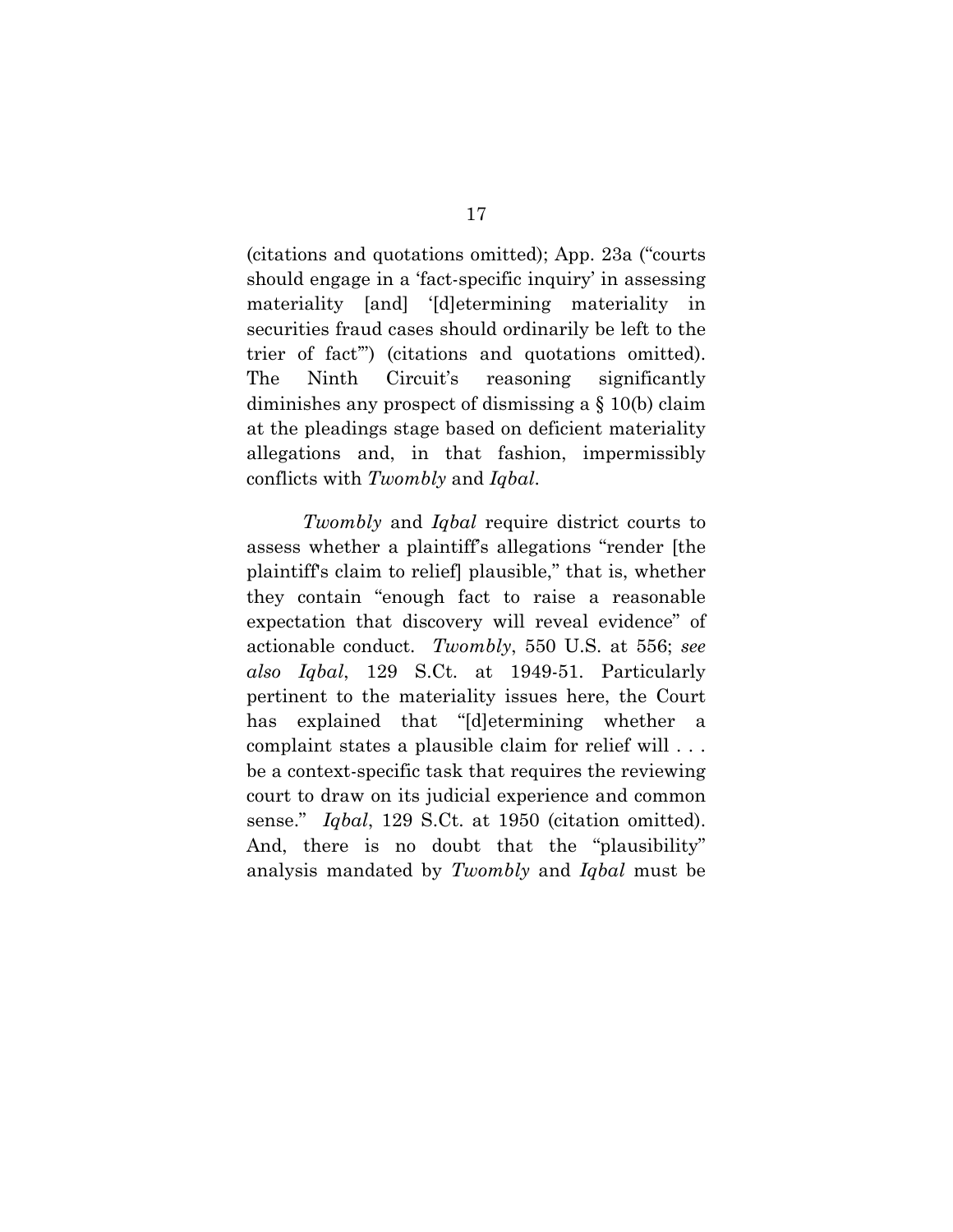applied to "all civil actions," including securities fraud claims. *See Iqbal*, 129 S.Ct. at 1953.3

Against this backdrop, the Ninth Circuit's exclusion of materiality allegations from the scrutiny envisioned in *Twombly* and *Iqbal* is not sustainable. Even before *Twombly* and *Iqbal*, courts had rejected the "broadly cast" assertion "that it is improper for a court deciding a Rule 12(b)(6) motion to dismiss a complaint on the basis of materiality" and concluded that "a court can determine statements to be immaterial as a matter of law on a motion to dismiss . . ." *See ABC Arbitrage Plaintiffs Grp. v. Tchuruk*, 291 F.3d 336, 359 (5th Cir. 2002) (Higginbotham, J.) (citations omitted).

The Fifth Circuit's pre-*Twombly* observations in *ABC Arbitrage* apply with equal force today and there is nothing unique about the materiality requirement that should spare it from a plausibility analysis *Twombly* and *Iqbal* demand. District courts can apply their recognized "judicial experience and common sense" to determine whether omitted information would have been substantially likely to influence a reasonable investor's decisionmaking, and this Court should encourage them to do so.

 $\overline{a}$ 

<sup>&</sup>lt;sup>3</sup> The need for plaintiffs to plead materiality consistent with *Twombly* and *Iqbal* is in addition to the statutory requirement that plaintiffs "specify the reason or reasons why" the alleged omission or misstatement of material fact is misleading. 15 U.S.C.  $\S$  78u-4(b)(1)(B).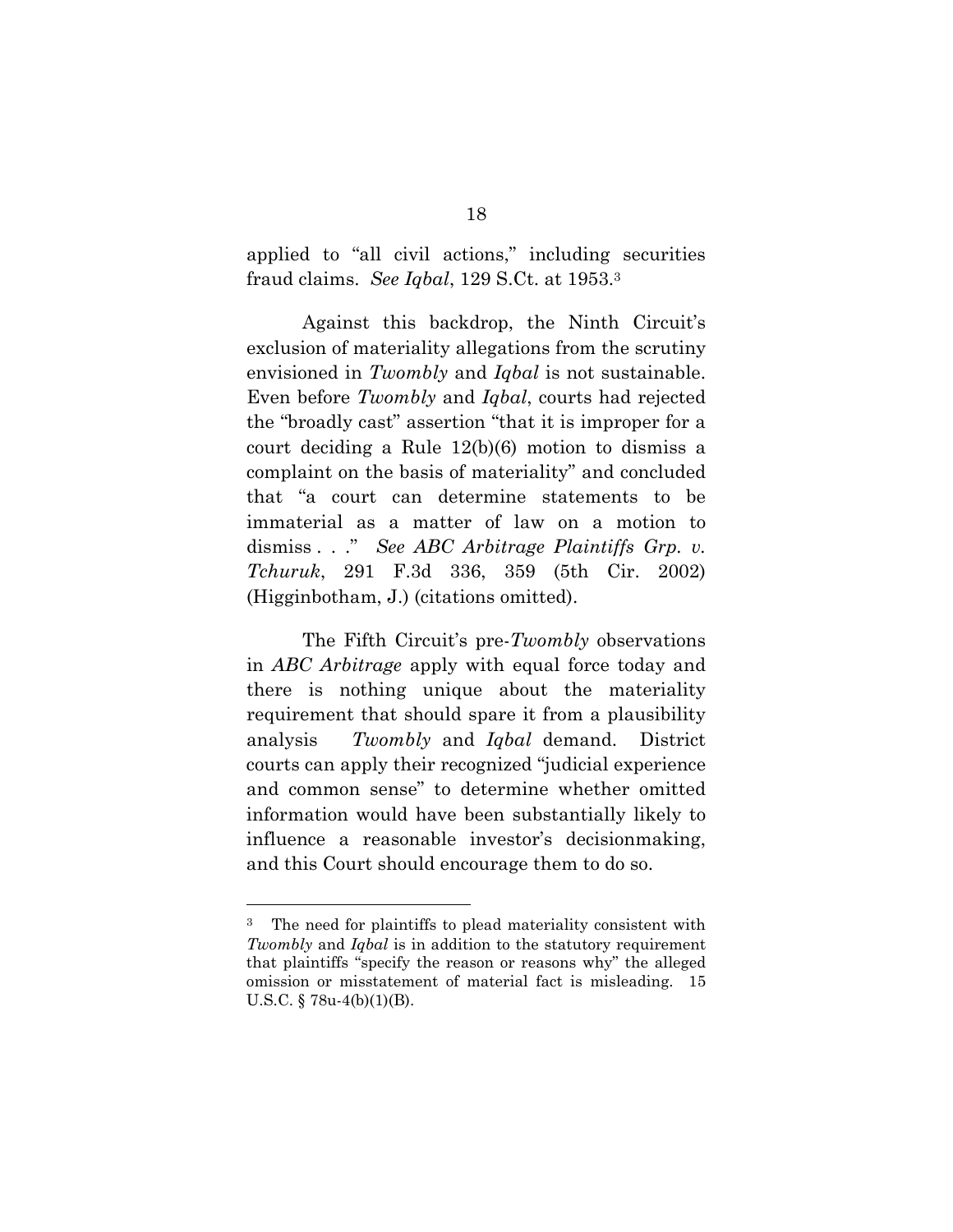Fidelity to *Twombly* and *Iqbal* in analyzing materiality allegations is especially vital given the abusive tendencies of securities fraud suits, the inordinate costs of defending them, and the secondary effects of these costs on the capital markets. *See Malack v. BDO Seidman LLP*, 2010 WL 3211088, at \*10 (3d Cir. Aug. 16, 2010) ("Rule 10b-5 litigation, by its very nature, is costly. An increase in frivolous litigation drives up the overall costs of issuing securities, ultimately harming everyone involved.").

> **2. The Ninth Circuit's immunization of materiality allegations from Rule 12(b)(6) challenges facilitates the filing of abusive securities fraud strike suits.**

The proliferation of such abusive "strike" suits and the threats they pose has been well-chronicled by this Court and Congress. This Court has recognized that "'litigation under Rule 10b-5 presents a danger of vexatiousness different in degree and in kind from that which accompanies litigation in general.'" *Merrill Lynch, Pierce, Fenner & Smith, Inc. v. Dabit*, 547 U.S. 71, 80 (2006) (citation omitted); *see also Stoneridge*, 552 U.S. at 163 (expressing concern "that extensive discovery and the potential for uncertainty and disruption in a lawsuit allow plaintiffs with weak claims to extort settlements from innocent companies"); *Tellabs, Inc. v. Makor Issues & Rights, Ltd.*, 551 U.S. 308, 313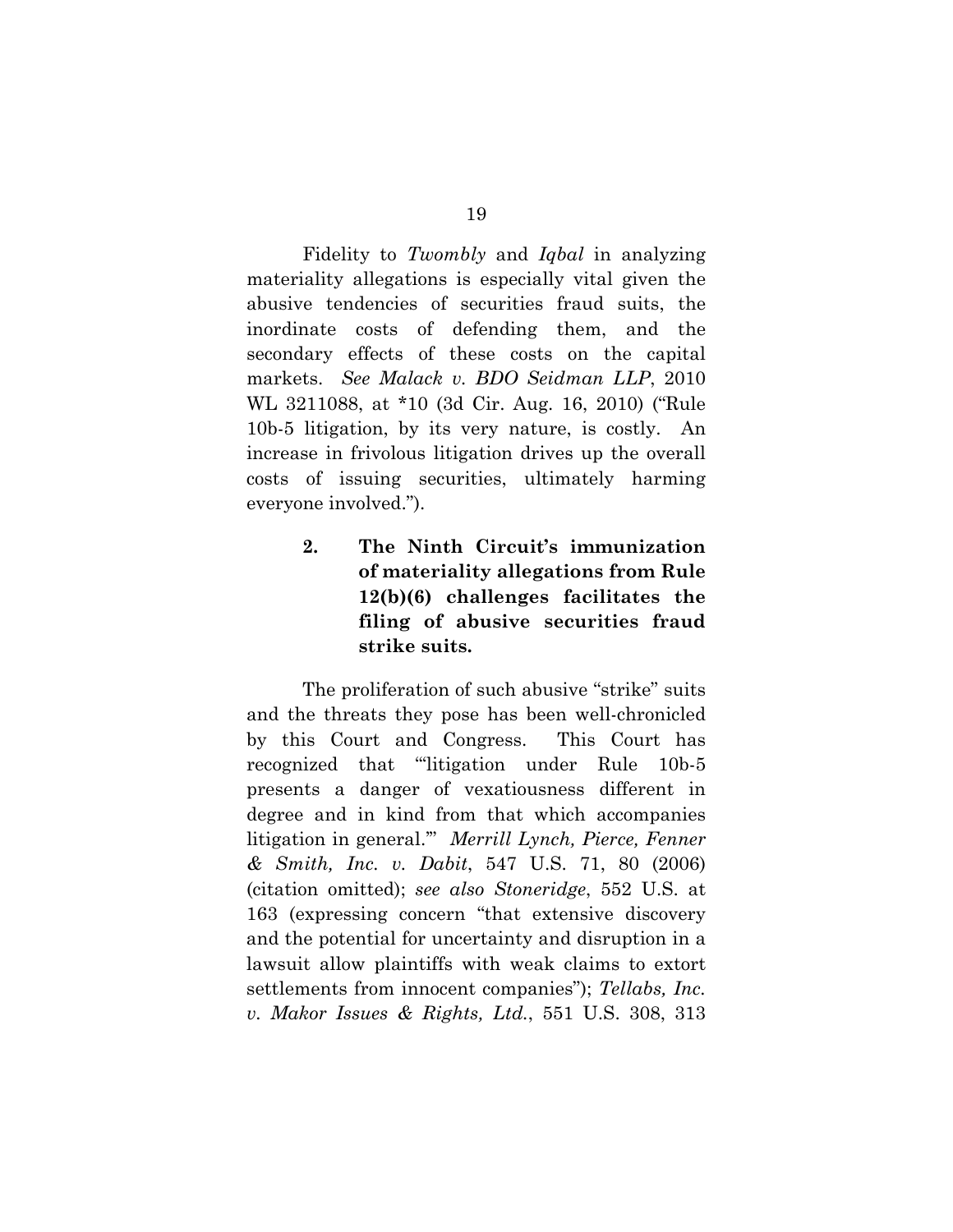(2007) ("Private securities fraud actions, however, if not adequately contained, can be employed abusively to impose substantial costs on companies and individuals whose conduct conforms to the law.").4

 Congress, too, has perceived the abusiveness in such suits and has legislated with the intent to curb it. Congress passed the Private Securities Litigation Reform Act of 1995 ("PSLRA") "[a]s a check against abusive litigation by private parties[.]" *Tellabs*, 551 U.S. at 313. The Committee Reports for the PSLRA are replete with findings of abusive securities fraud suits and their deleterious impact on public companies, their investors, and the capital markets. *See* S. Rep. No. 104-98, at 8-9 (1995) (finding that securities fraud suits "have added significantly to the cost of raising capital and represent a 'litigation tax' on business"); H.R. Rep. No. 104-369, at 31 (1995) (stating that Congress acted "to protect investors and maintain confidence in our capital markets" in response to "significant

 $\overline{a}$ 

<sup>4</sup> The fact that § 10(b) claims typically are brought as class actions only magnifies these concerns with abuse and excessive costs. *See, e.g.*, *Gulf Oil Co. v. Bernard*, 452 U.S. 89, 99-100 (1981) (acknowledging that class actions "present . . . opportunities for abuse"); *Reiter v. Sonotone Corp.*, 442 U.S. 330, 345 (1979) (admonishing district courts to be "especially alert to identify frivolous [class] claims brought to extort nuisance settlements"); *Malack*, 2010 WL 3211088, at \*11 (recognizing that class certification "'may . . . create unwarranted pressure to settle nonmeritorious claims on the part of defendants'") (citation omitted).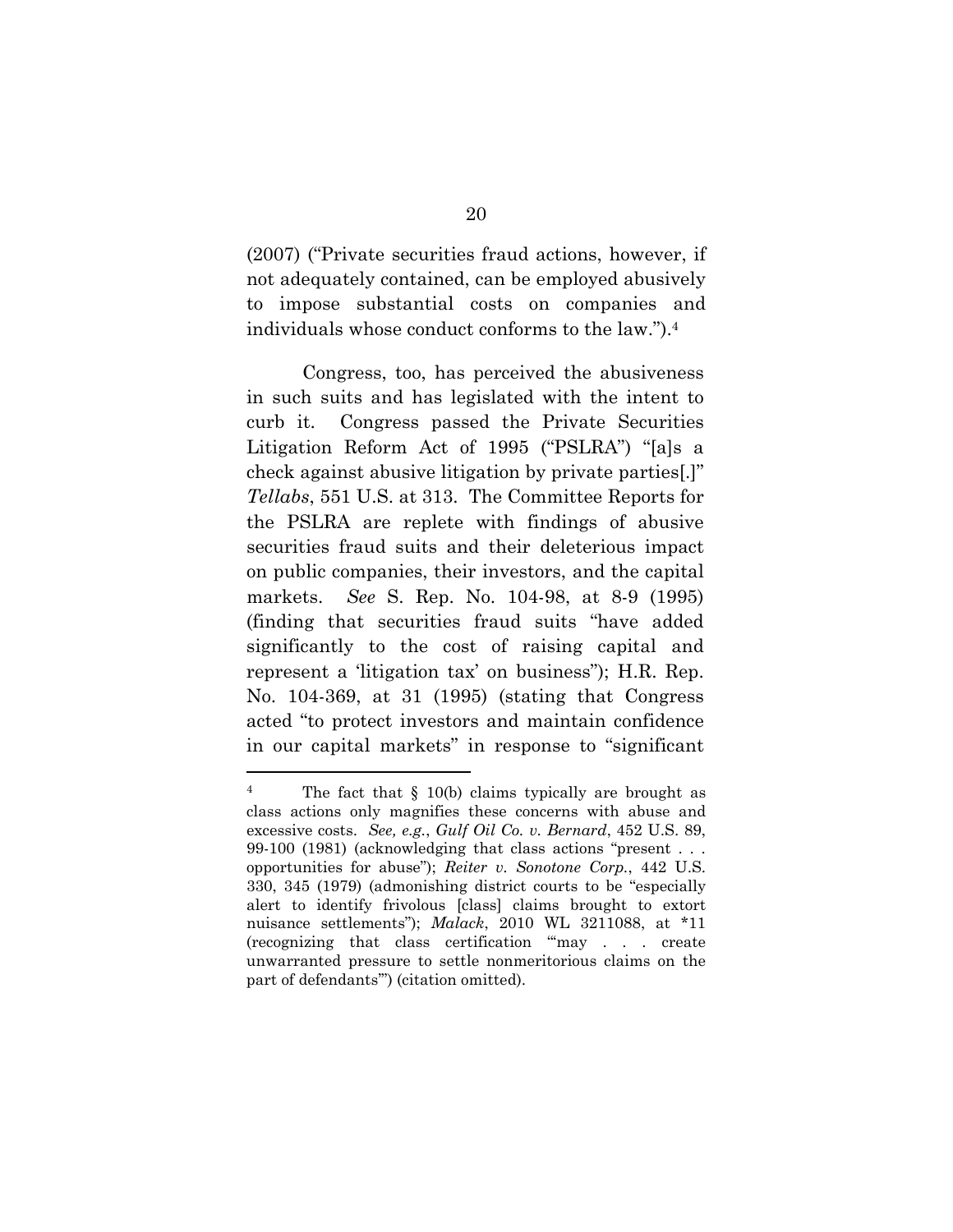evidence" of abusive litigation tactics). Those Reports also reflect Congress's findings—equally if not more true today—that "[m]ost defendants in securities class action lawsuits choose to settle" and that such "cases are generally settled based not on the merits but on the size of the defendant's pocketbook." S. Rep. No. 104-98, at 8-9 (1995).

Beyond all this, the need for rigorous *Twombly*/*Iqbal* scrutiny of the plausibility of materiality allegations is particularly acute in "omission" securities fraud suits like respondents' here because plaintiffs in such actions generally do not need to plead the element of reliance. *See Stoneridge*, 552 U.S. at 159 (citing *Affiliated Ute Citizens of Utah v. United States*, 406 U.S. 128, 154 (1972)). As a result, defendants in these kinds of cases are deprived of a key argument at the pleadings stage, thus amplifying the need to demand plausible materiality allegations in order to weed out abusive "omission" claims under § 10(b).

Nor will the adverse consequences that may follow from the Ninth Circuit's anti-*Twombly*/*Iqbal* rule be restricted to companies located or conduct that occurs within the Ninth Circuit's immense territorial jurisdiction—those consequences will impact pharmaceutical and medical device companies from coast-to-coast that sell their products throughout the fifty states, including the numerous states and territories in the Ninth Circuit. Moreover, the Securities Exchange Act provides for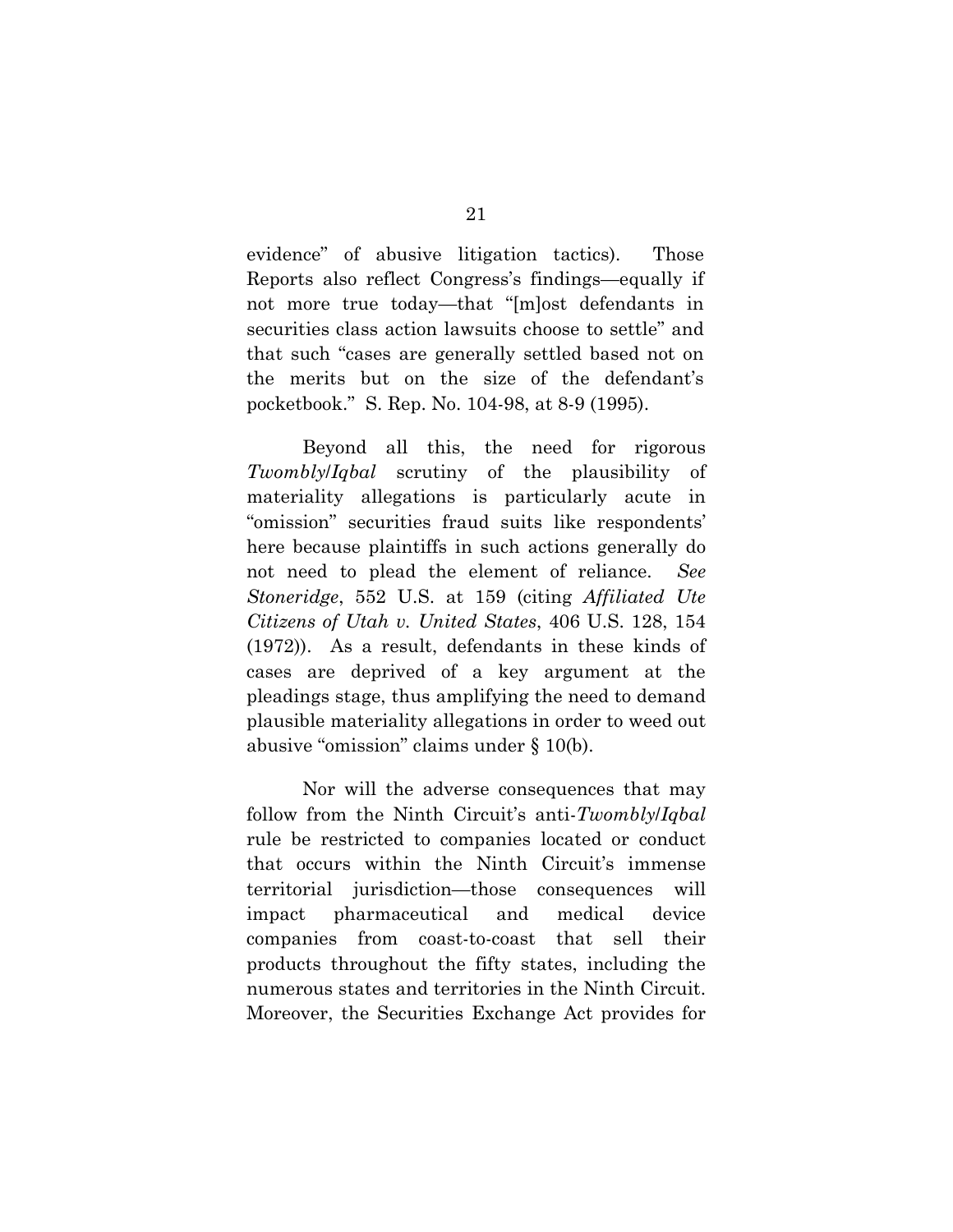nationwide service of process and personal jurisdiction in any United States forum based on sufficient contacts by a defendant anywhere in the United States. *See* § 27, 15 U.S.C. § 78aa; *Warfield v. Alaniz*, 569 F.3d 1015, 1029 (9th Cir. 2009). As a result, pharmaceutical and medical device companies face the very real threat of being haled into one of the more than dozen federal district courts in the Ninth Circuit to defend a § 10(b) claim based on undisclosed adverse event reports and being subjected to the decision below as a controlling precedent.

It is unlikely, moreover, that this expansion of liability will be confined to § 10(b) claims. Sections 11 and 12 of the 1933 Securities Act—which create private remedies for misstatements and omissions in registration statements and prospectuses—similarly require that the misstated or omitted fact meet a "materiality" standard. *See* 15 U.S.C. § 77k(a); 15 U.S.C. § 77*l*(a)(2). Thus, courts—including the Ninth Circuit—have concluded "that the standard of materiality is the same under section 10(b) as it is under section 11 . . ." *See, e.g., In re Worlds of Wonder Securities Litig.*, 35 F.3d 1407, 1424 (9th Cir. 1994). Courts in the Ninth Circuit faced with claims under these provisions therefore are likely to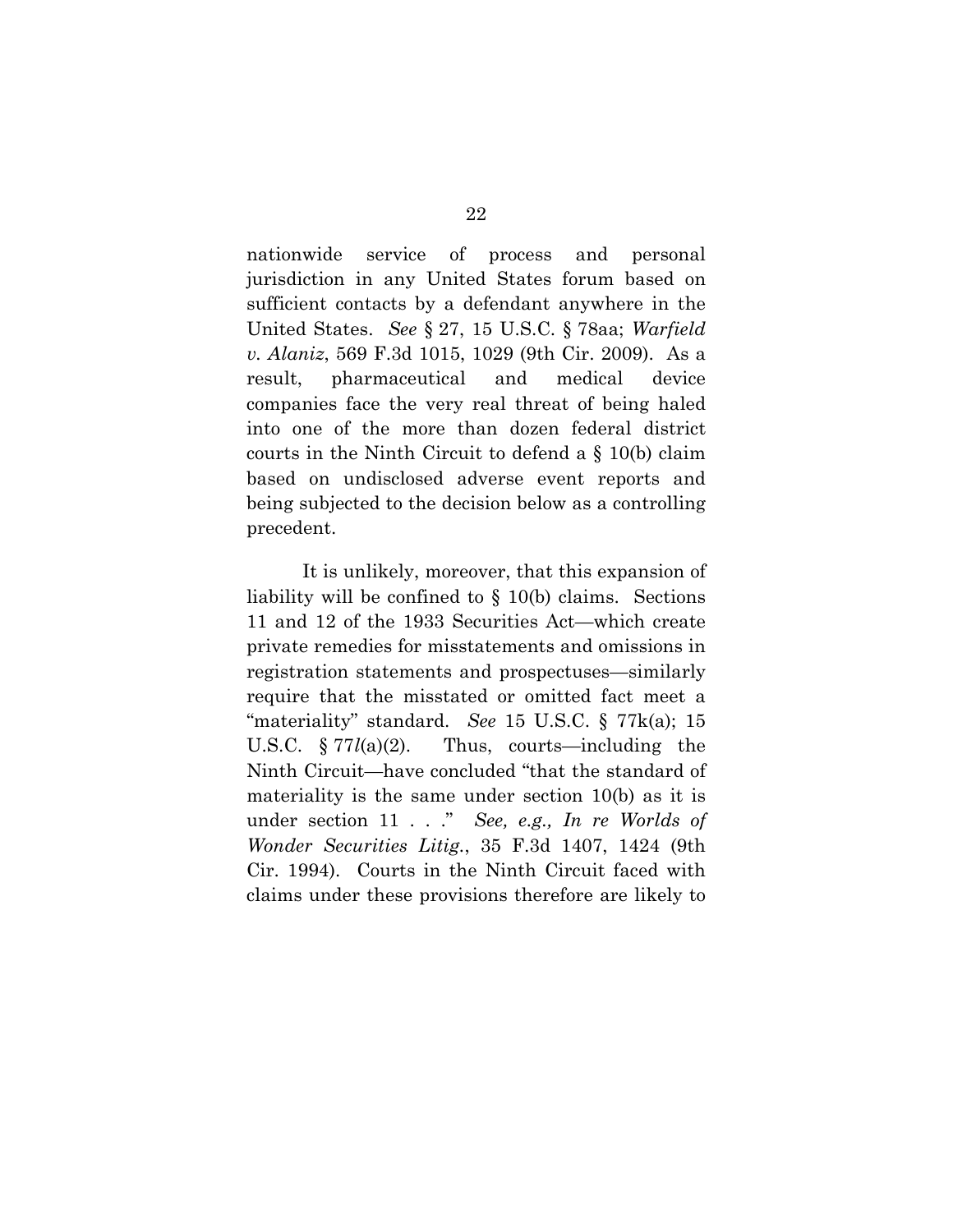follow the Circuit's decision below in determining the scope of "materiality."5

The Ninth Circuit's decision not only looses the materiality requirement from its moorings, but, by failing to bring the pleading analysis in *Twombly* and *Iqbal* to bear, undermines the district courts' recognized screening role as well. In combination, this erroneous analytical approach is certain to increase the number of securities lawsuits that survive the pleading stage, with the enhanced public and private costs that inevitably follow.

 $\overline{a}$ 

<sup>&</sup>lt;sup>5</sup> This prospect is all the more troubling because there is evidence of a recent upsurge in § 11 securities fraud claims as compared to § 10(b) suits. *See* David I. Michaels, *An Empirical Study of Securities Litigation After WorldCom*, 40 RUTGERS L. REV. 319, 336-43, 347 (2009). This trend is not surprising because unlike § 10(b), "[n]either [s]ection 11 nor [s]ection 12 (a)(2) requires that plaintiffs allege the scienter or reliance elements of a fraud cause of action." *Rombach v. Chang*, 355 F.3d 164, 169 n.4 (2d Cir. 2004).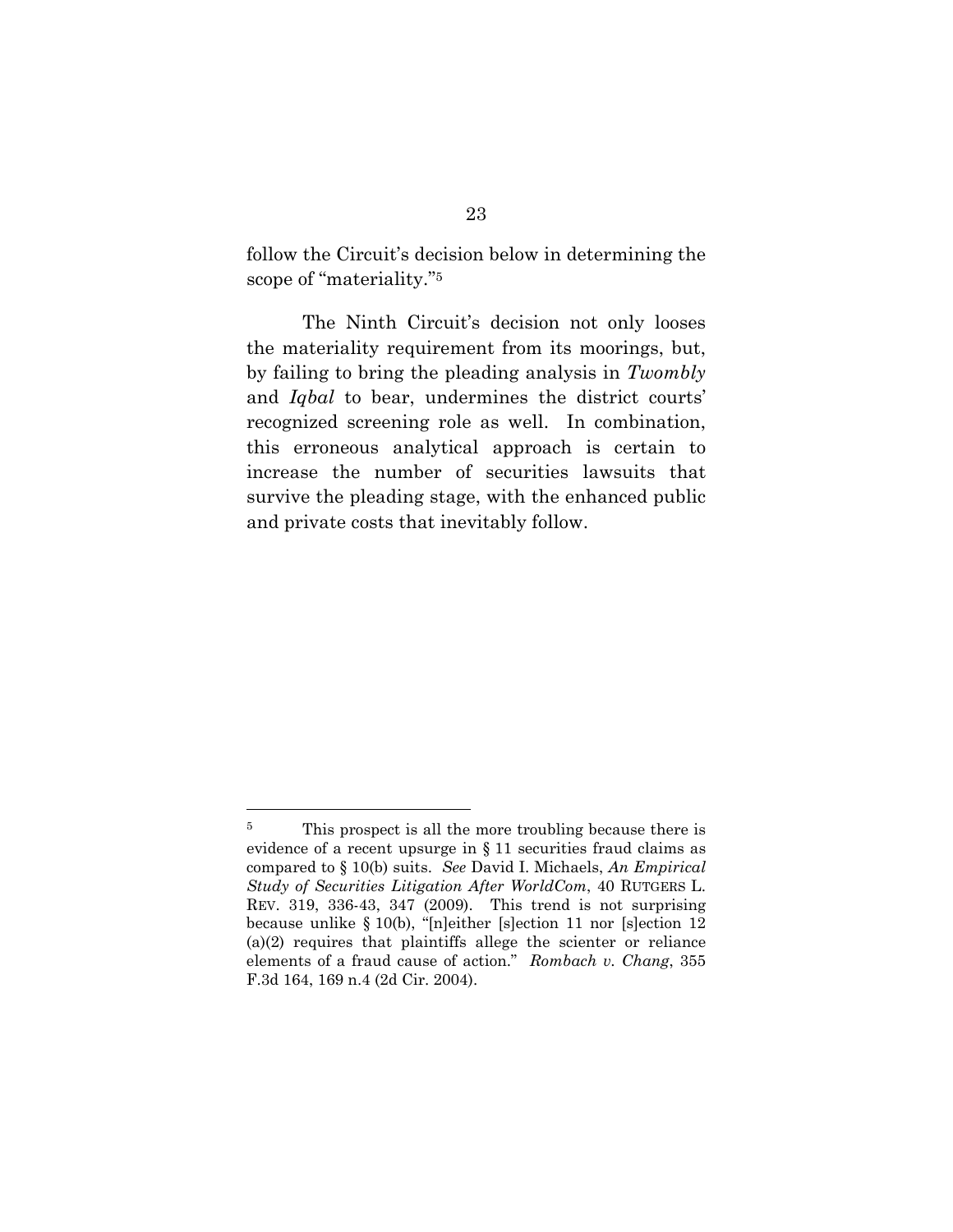## **C. The Ninth Circuit's Compelled Disclosure Of Adverse Event Reports Unnecessarily Threatens The FDA's Regulatory Role, Including Its Expert Oversight Of Pharmaceutical And Medical Device Labeling.**

In the unique confines of a case involving pharmaceuticals or medical devices, particularly given the nature of the information that is being disclosed, declaring adverse event reports material engenders consequences that extend beyond the securities laws, securities litigation, and investors. While certainly not outcome determinative, these consequences at least should be considered where the question concerns—as it does here—the substantive legal standard that ought to be adopted under the securities laws.

Labeling information as "material" under the securities laws carries with it a regulatory directive that the information must be disclosed on penalty of civil or criminal liability. Further, in keeping with the statutory scheme, that disclosure must come from the company itself—in its own public filings with the appropriate regulatory agency.

To be sure, the public otherwise could find out about adverse event reports and those reports could make their way, as they did in this case, into the mainstream media. But in those instances, there is no regulatory compulsion or public company filing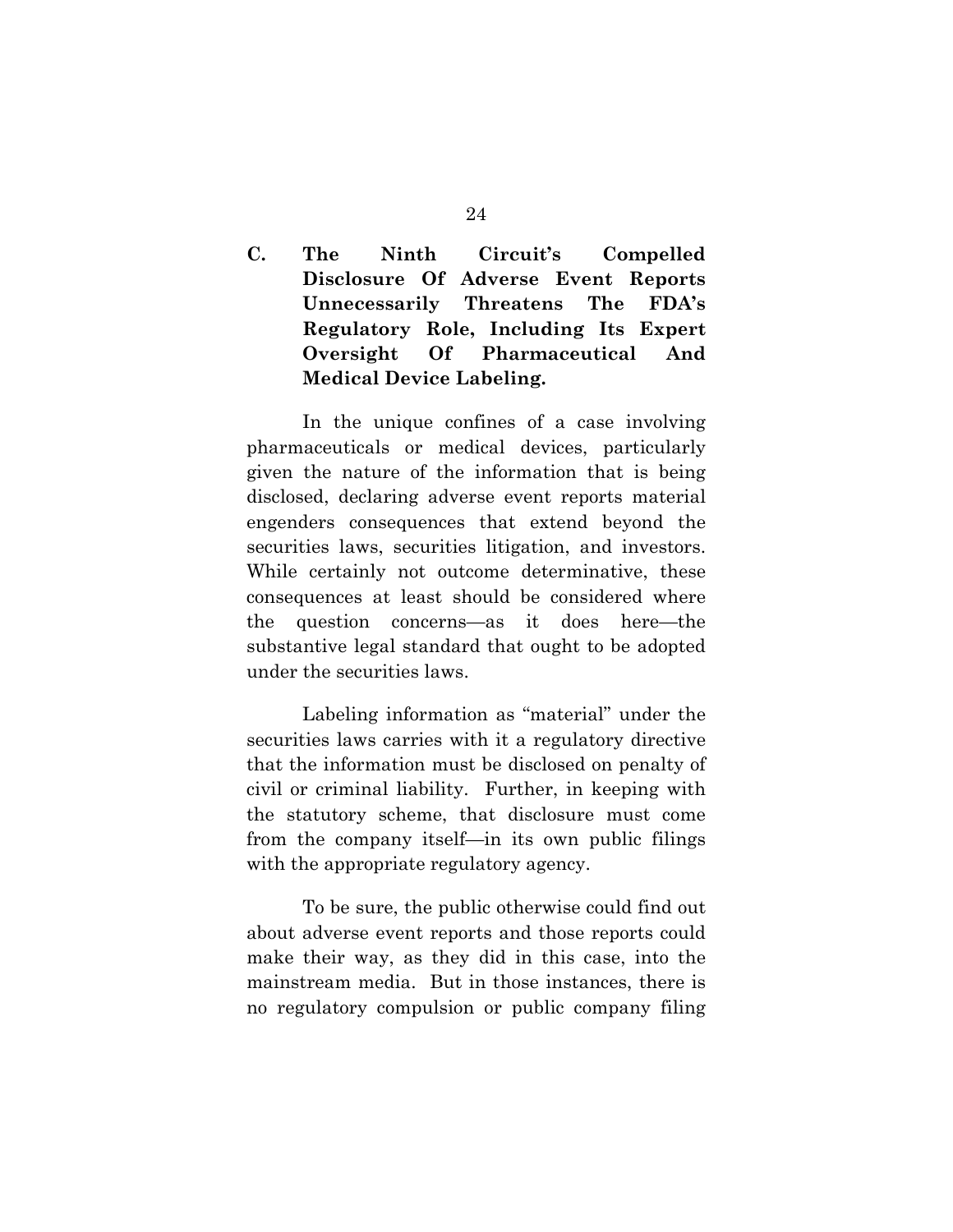behind the conveyance of the information.<sup>6</sup> And, while the public disclosures required here specifically are aimed at investors or shareholders, it would be naïve to think that their effect will end there. Rather, it is no leap of faith to conclude that the compelled disclosure of adverse event reports would impact the regulation and use of the pharmaceutical and medical devices they relate to.

For example, although not addressed or analyzed in the court's decision, the Ninth Circuit's compelled disclosure rule risks intruding on the FDA's oversight of pharmaceutical and medical device labeling. This intrusion profoundly threatens a critical part of the FDA's regulatory mission.

As this Court well knows, FDA approval of pharmaceuticals and medical devices is a "rigorous" process. *Riegel v. Medtronic, Inc.*, 552 U.S. 312, 317 (2008) (citation and internal quotations omitted). Manufacturers submit "new drug applications," which the FDA subjects to a "strict and demanding" review. *Weinberger v. Hynson, Westcott & Dunning, Inc.*, 412 U.S. 609, 619, 627 (1973); *Riegel*, 552 U.S. at 318 (noting that the "FDA spends an average of

 $\overline{a}$ 

<sup>6</sup> Indeed, where the securities laws are not involved, the company's First Amendment rights are not circumscribed by those laws and the disclosures they require—in such circumstances, the company can, as Matrixx did here, hold its own press conference or issue its own press release to defend its product and provide an unfettered explanation of why the purported risks should not be associated with its product.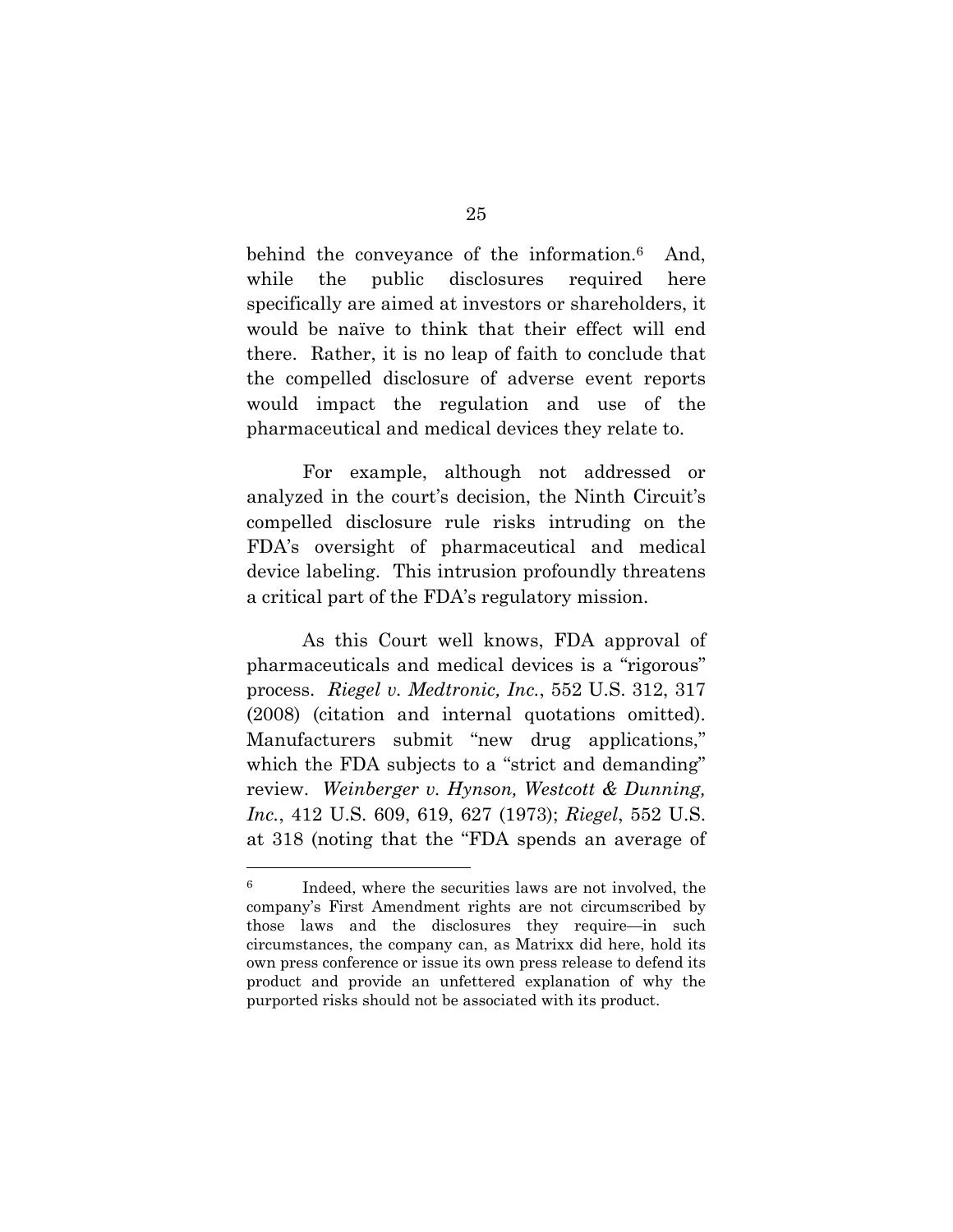1,200 hours reviewing each application" for premarket device approval). The FDA performs a "comprehensive scientific evaluation of the product's risks and benefits under the conditions of use prescribed, recommended, or suggested in the labeling." *FDA, Requirements on Content and Format of Labeling for Human Prescription Drugs and Biological Products*, 71 Fed. Reg. 3922, 3934 (Jan. 24, 2006). It "must 'weig[h] any probable benefit to health . . . against any probable risk of injury or illness" before approval—"[i]t may thus approve devices that present great risks if they nonetheless offer great benefits in light of available alternatives." *Riegel*, 552 U.S. at 318 (citation and quotations omitted).

A pivotal part of the FDA's review accordingly involves its examination of the drug's proposed labeling (*Riegel*, 552 U.S. at 318)—indeed, approval of an NDA must be based on an FDA finding that the pharmaceutical or medical device is safe and effective for use "under the conditions prescribed, recommended, or suggested in the proposed labeling thereof." 21 U.S.C. § 355(b)(1)(F), (d); *see also* 21 U.S.C. § 360c(a)(2)(B).

After approval, the manufacturer must investigate and report to the FDA any adverse events associated with the use of the product in humans, 21 C.F.R. § 314.80, and must periodically submit any new information that may affect the FDA's previous conclusions about safety,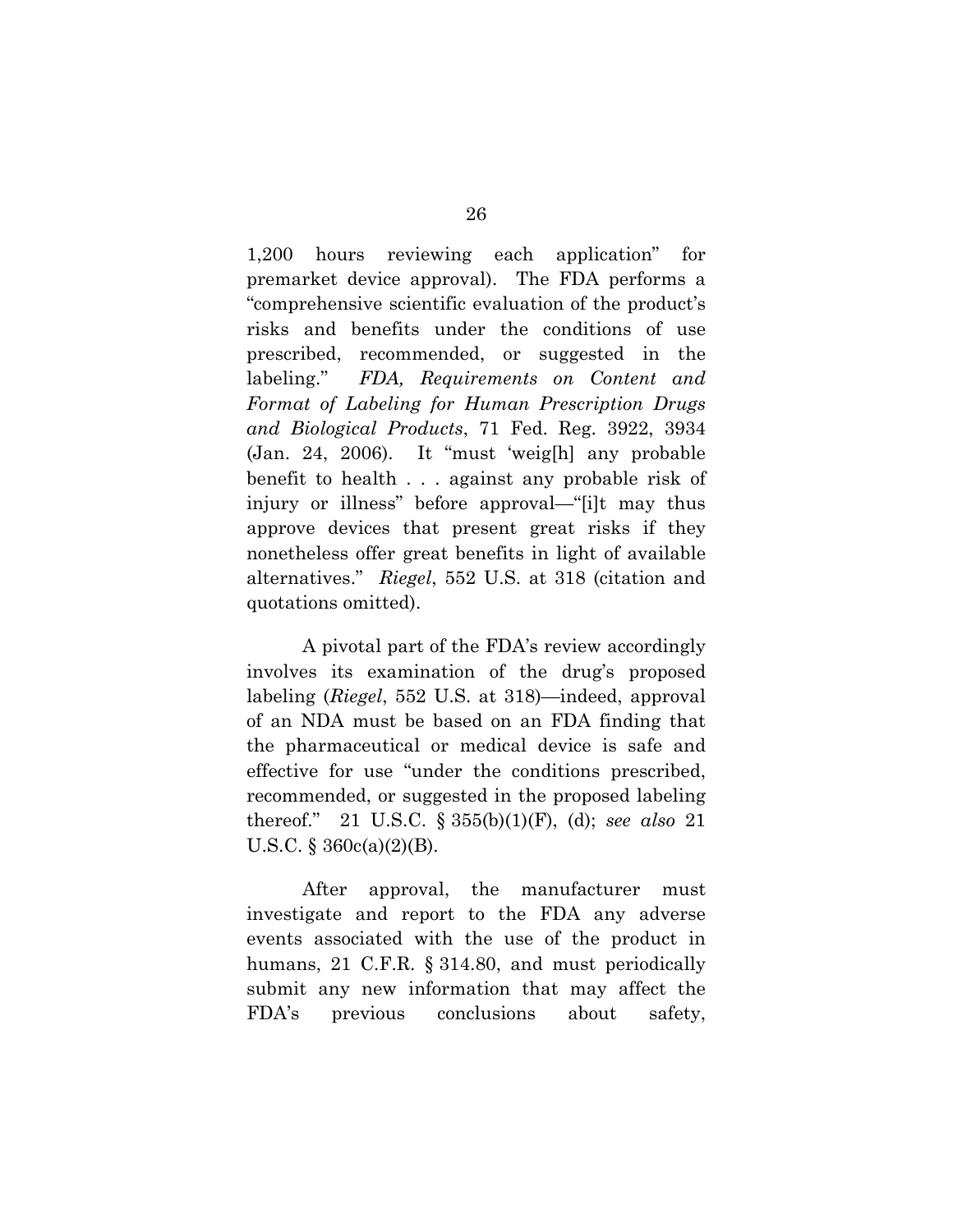effectiveness, or labeling, 21 C.F.R. § 314.81. The FDA, in turn, "monitors adverse events" from various reports and "uses this information to update drug labeling." *Postmarketing Surveillance Programs* (last modified Aug. 18, 2009) *available at* http://www.fda.gove/cder/regulatory/applications/Pos tmarketing/surveillancepost.htm. The FDA also "shall" withdraw its approval of an application if it finds, among other things, that the drug is not safe or effective under the conditions of use specified in the drug's labeling. *See* 21 U.S.C. § 355(e); 21 U.S.C. § 360e(e)(1); *Riegel*, 552 U.S. at 319-20.

Whether it relates to the original labeling on the pharmaceutical or device or any subsequent changes prompted by adverse event reports, the FDA's decisions as to what must be disclosed in a product's labeling are fact-based, science-based, and formulated with public health and safety in mind. The FDA's experts are compelled by regulation, and equipped by background, training and experience, to make these health and safety evaluations. The FDA does not require every adverse event or conceivable risk to be disclosed. To the contrary, it requires all labeling to be specifically supported by "reasonable evidence of a causal association" between the product and a particular side-effect. 21 C.F.R. § 201.57(c)(6)(i); *see also* 21 C.F.R. § 201.80(e) (requiring "reasonable evidence of an association of a serious hazard"). As a result, pharmaceutical and device labeling conveys only the information that in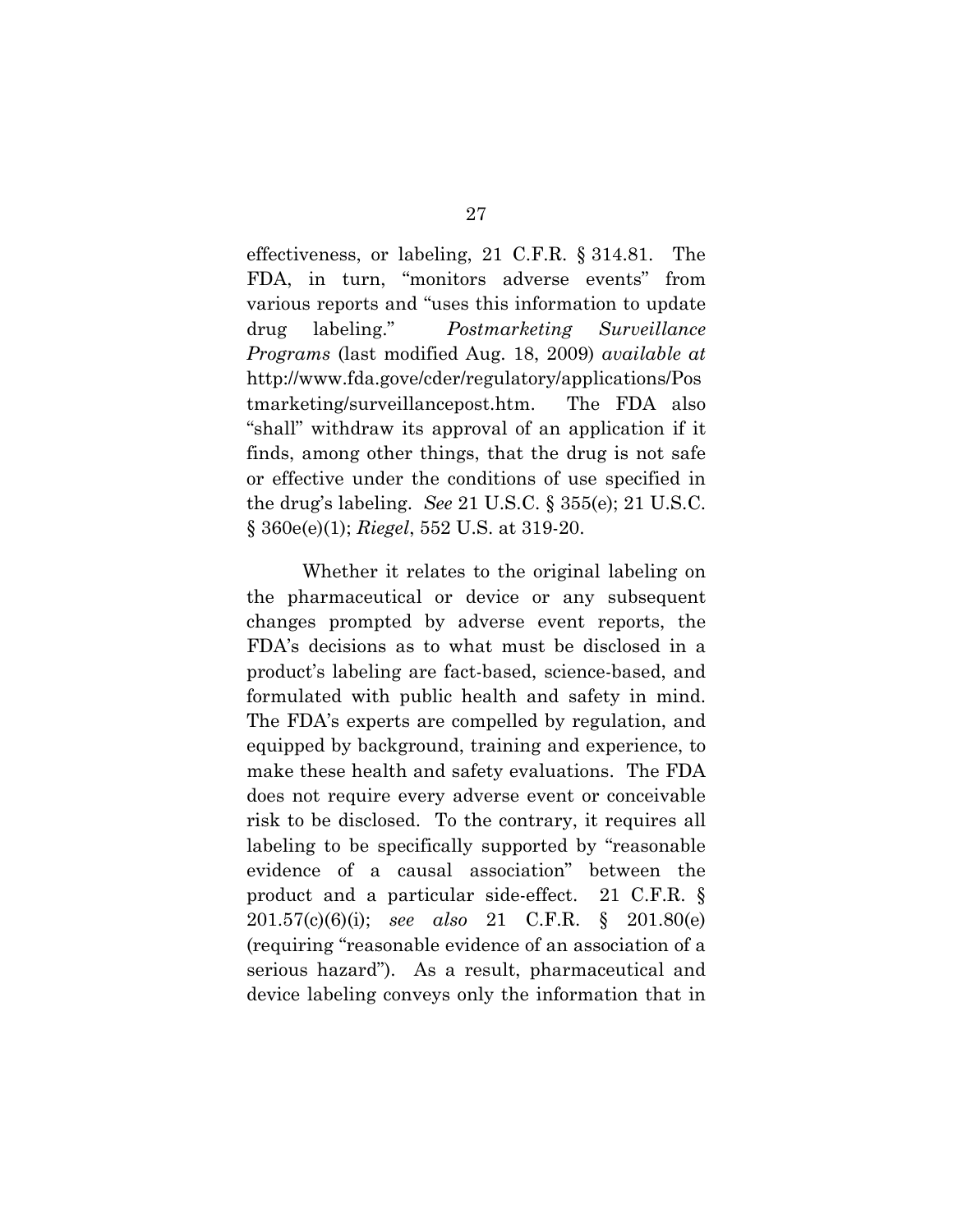the FDA's considered judgment is essential for the physician prescribing the product and the patient receiving it.

The Ninth Circuit, however, has compelled the disclosure—under the materiality requirement imposed by the securities laws—of adverse event reports without regard for pharmaceutical or device labeling or the FDA's independent evaluation. Plainly, as is true in this case, the Ninth Circuit's holding could compel the company to publicly disclose adverse event reports about a drug or device that the FDA has yet to deem substantial enough to require a change in labeling. In that instance, moreover, the manufacturer could not change its labeling on the one hand (by regulation; *see* 21 C.F.R. § 314.70(b)(2)(v)(A)), but would have to publicly disclose the purported risk in its own public filings on the other. This discrepancy threatens the credibility of the FDA's judgments about safety and effectiveness and disrupts the FDA's recognized roles in crafting and monitoring appropriate product labeling.

Here, the sort of "over-warning" of alleged risks that would follow from the compelled public disclosure increases the likelihood that the most important information about pharmaceuticals and medical devices—the labeling information specifically approved and mandated by the FDA will be drowned out and overlooked. For instance, "excessive warnings can cause more meaningful risk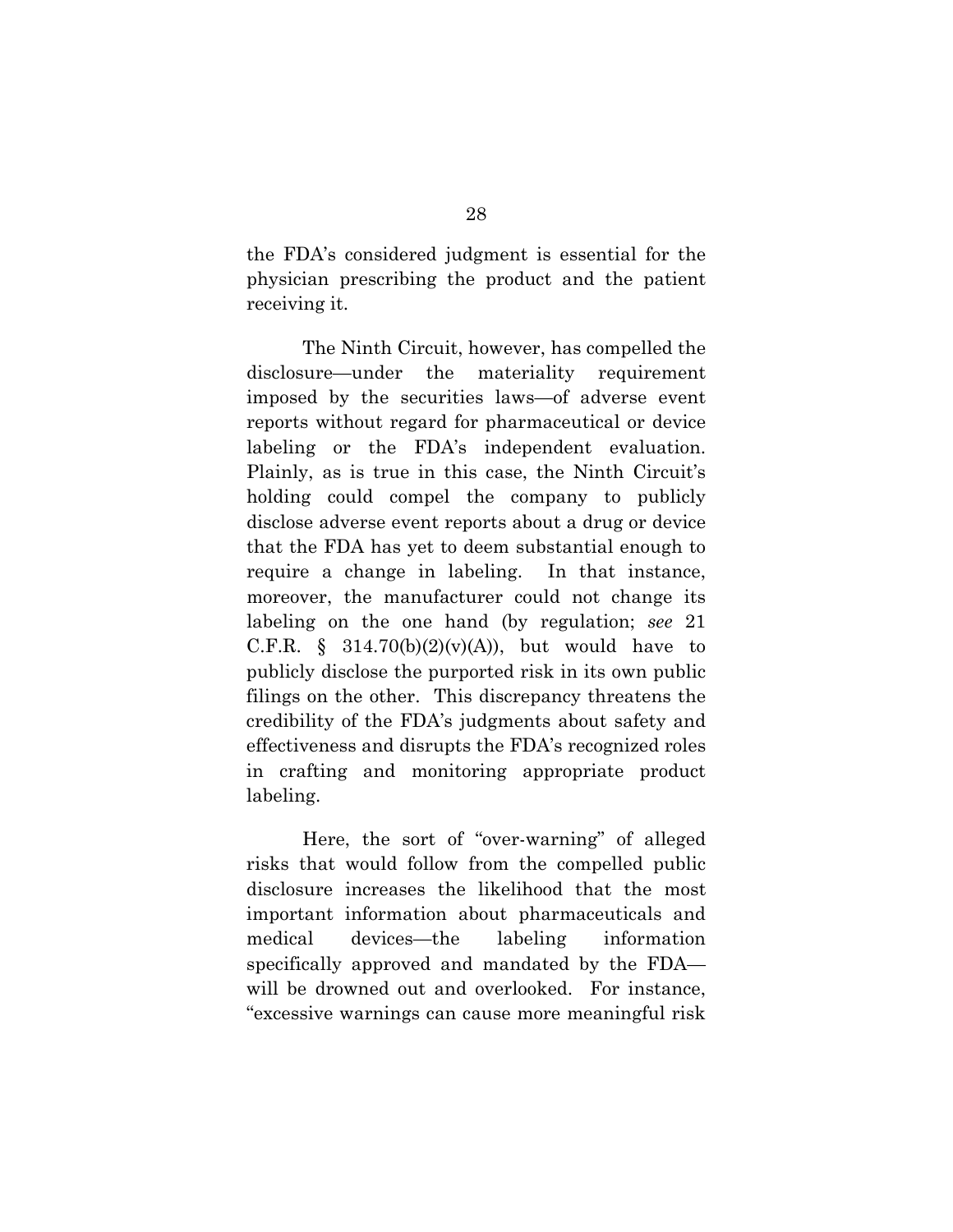information to 'lose its significance.'" Br. *Amicus Curiae* U.S. at \*17, *Wyeth v. Levine* (filed U.S. S. Ct. June 2, 2008), *available at* 2008 WL 2308908 ("*Wyeth* Br.") (quoting 44 Fed. Reg. p. 37,447 (1970); citing 71 Fed. Reg. p. 3935 (2006) and 65 Fed. Reg. p. 81,083 (2000)); *see also Robinson v. McNeil Consumer Healthcare*, 2010 WL 3156548, at \*11 (7th Cir. Aug. 11, 2010) (Posner, J.) (acknowledging the likelihood of consumer "information overload" from prolix pharmaceutical warning labels); Center for Devices and Radiological Health, FDA, *Write it Right: Recommendations for Developing User Instruction Manuals for Medical Devices Used in Home Health Care* 7 (1993) ("Overwarning has the effect of not warning at all. The reader stops paying attention to excess warnings."). This is particularly true of "[w]arnings about dangers with less basis in science or fewer hazards"—*e.g.*, adverse event reports—which "could take attention away from those that present confirmed, higher risks." *Brooks v. Howmedica, Inc.*, 273 F.3d 785, 796 (8th Cir. 2001) (*en banc*).

In addition, such over-warning of alleged risks can motivate consumers to refuse to use a beneficial pharmaceutical or medical device based strictly on the untested and anecdotal information. *See Wyeth* Br., 2010 WL 2308908, at \*17 (promoting the need to balance notice of "potential dangers" of drug "and not unnecessarily deterring beneficial uses through overwarning") (citing 71 Fed. Reg. p. 3395 (2006));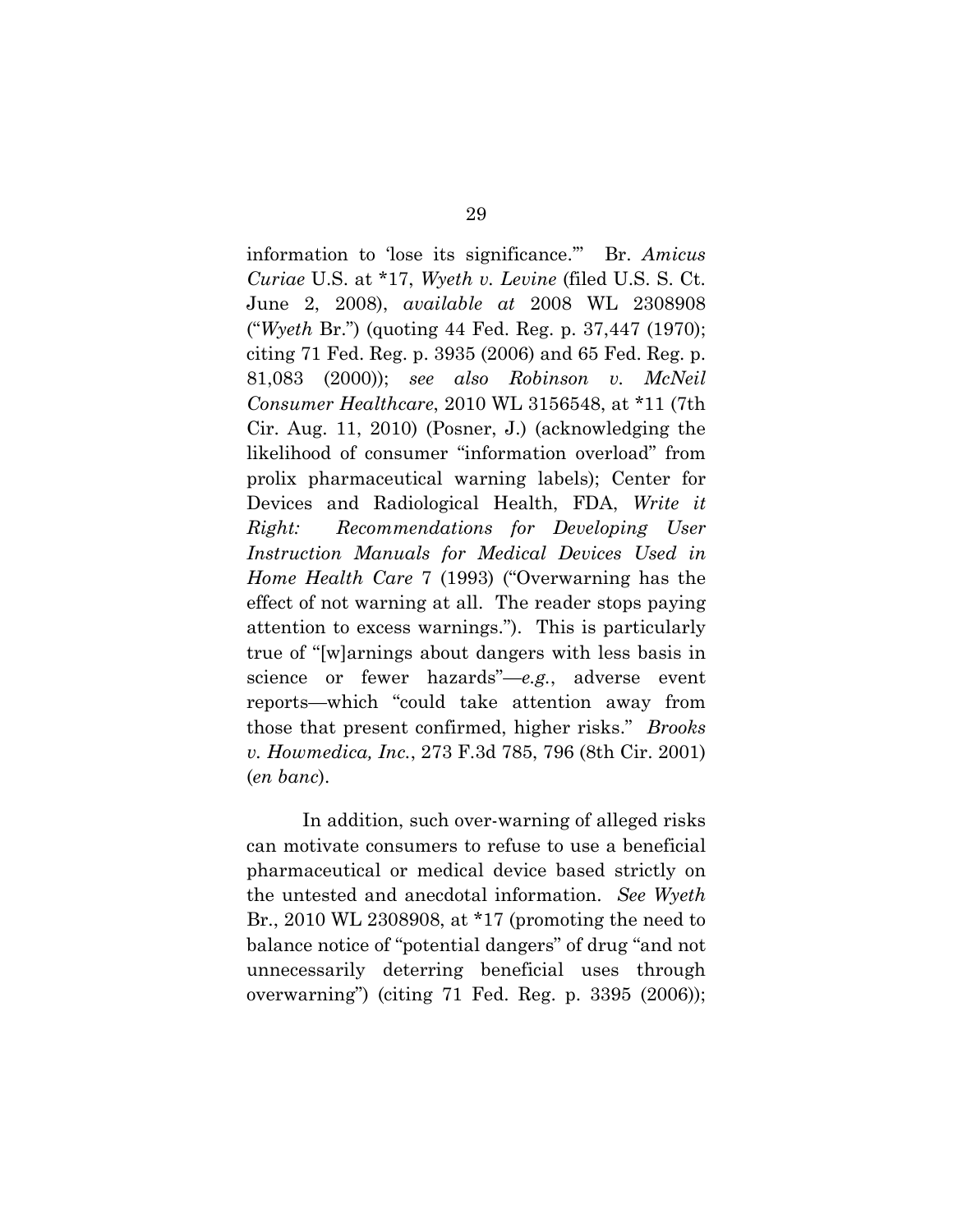*id.* ("Exaggeration of risk could discourage appropriate use of a beneficial drug,' and thereby harm the public health.") (quoting 71 Fed. Reg. p. 3935 (2006)). This will generate even more costs to society. *See New Medicines Increase Productivity and Decrease Absenteeism*, PhRMA Two-Pager Plus, Winter 2004 (concluding that drugs could prevent nearly \$30 billion dollars in lost work time due to treatable depression); *Value of Medicines*, PhRMA (discussing significant beneficial impact of pharmaceuticals) *available at* http://www.phrma.org/ issues /value\_of\_medicines (last visited Aug. 20, 2010).

Even more problematic, however, is the way in which the compelled disclosures could invade the FDA's expert evaluations on what should be disclosed to the consuming public in the interests of public safety and health. As noted, prescription drug and device labeling is not intended to, and does not, disclose every purported risk that conceivably could be linked to a product. The principal reasons for this regulatory discipline are to help ensure that necessary warnings are heeded and that pharmaceuticals and devices will be utilized when they should be.

FDA regulation does not preempt the securities laws. But the securities laws are not intended to be a *sub rosa* public health disclosure statute either. Yet, that is exactly what those laws will become under the Ninth Circuit's holding, and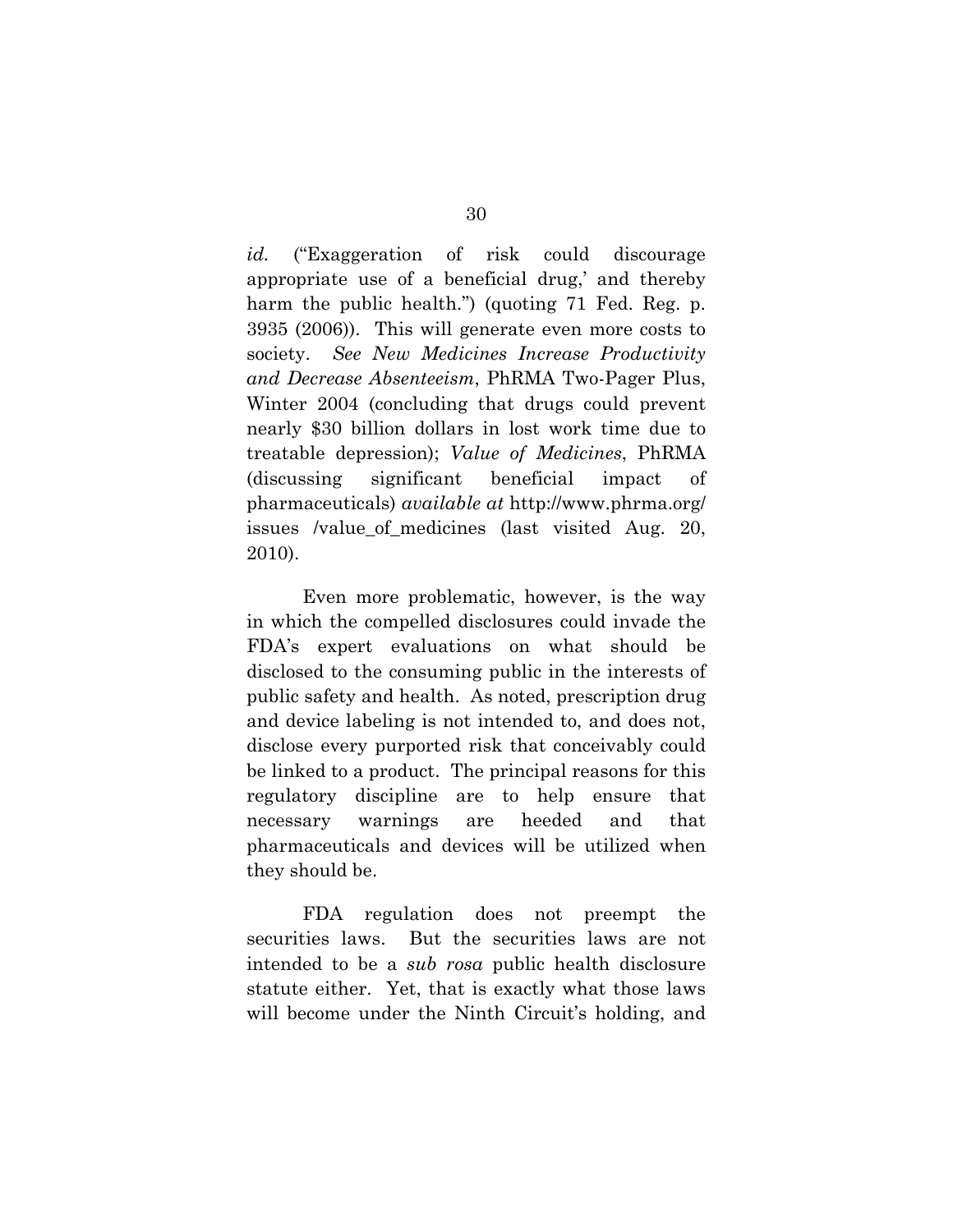the conceptual problems that poses for the FDA's regulatory judgments should not be lightly dismissed in evaluating whether the Ninth Circuit's decision should become controlling law.7

 $\overline{a}$ 

<sup>&</sup>lt;sup>7</sup> There are other potentially troubling consequences that might follow from the adoption of the Ninth Circuit's reasoning. Under the Ninth Circuit's holding, manufacturers have no genuine choice on whether to disclose adverse event reports in their public securities filings—if they fail to do so, they will confront the almost-certain prospect of a securities fraud suit; if they do disclose, however, their public statements likely will prompt consumer lawsuits based on the discrepancies between the manufacturer's product labeling (as required by the FDA) and the "materiality" of the risks disclosed in its regulatory filings. In the end, therefore, one thing is clear: under the Ninth Circuit's decision, manufacturers face the prospect of escalating costs, with no good options for containing them. *See, e.g., Carlin v. Superior Court*, 920 P.2d 1347, 1361 (Cal. 1996) ("the imposition of excessive liability on prescription drug manufacturers may discourage the development and availability of life-sustaining and lifesaving drugs"); *Brown v. Superior Court*, 751 P.2d 470, 478 (Cal. 1988) ("the consuming public . . . will pay a higher price for the product to reflect the increased expense of insurance to the manufacturer resulting from its greater exposure to liability").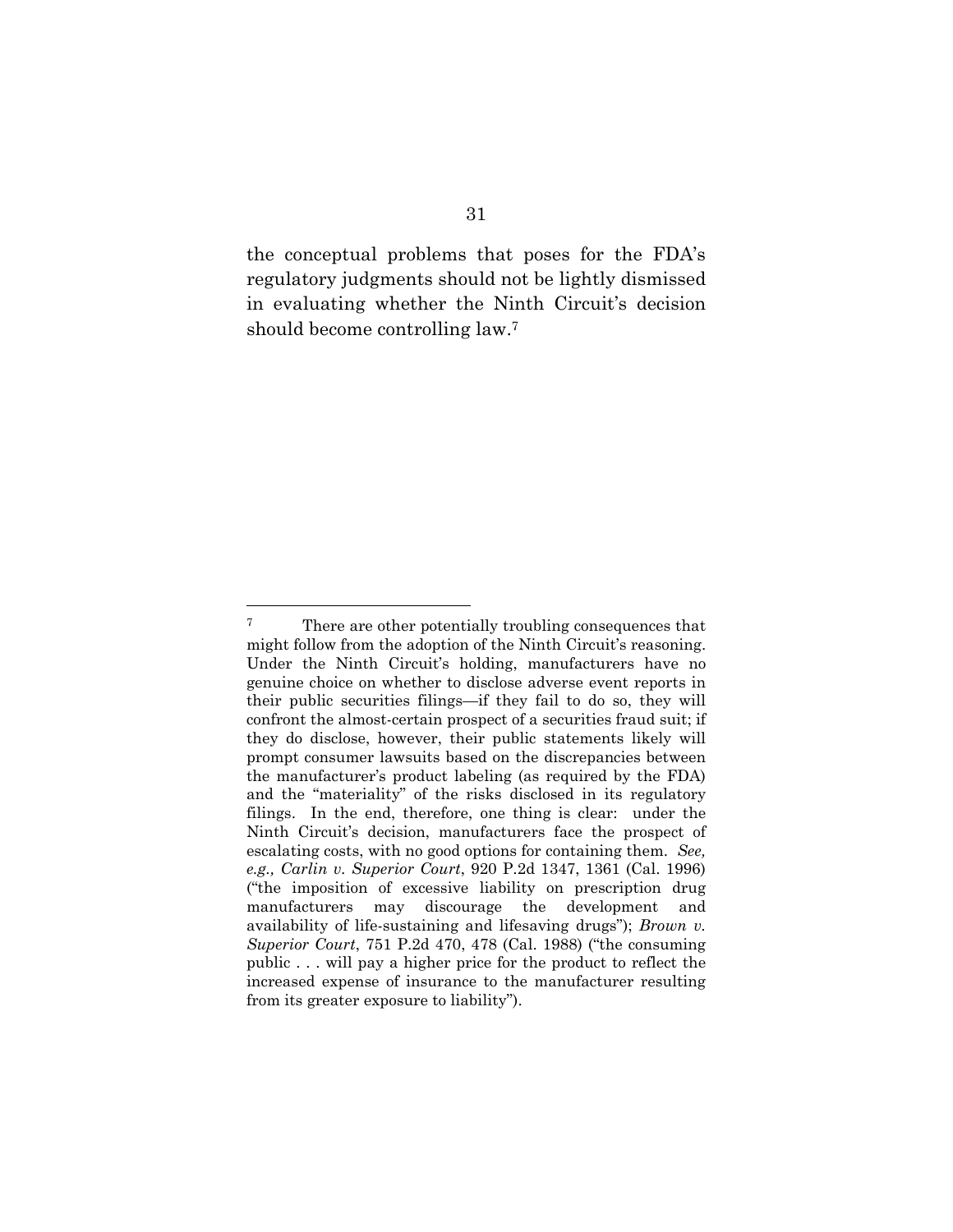**D. The "Statistical Significance" Standard For Disclosing Adverse Event Reports Effectuates The Materiality Requirement's Filtering Function, Furthers The Gatekeeping Function Federal Courts Perform In Screening Securities Lawsuits, And More Closely Comports With The FDA's Paramount Role In Regulating Pharmaceutical And Medical Device Labeling.** 

The "statistical significance" standard adopted by the First, Second and Third Circuits does not suffer from the same infirmities that plague the Ninth Circuit's decision. Instead, as applied in this case, that standard supports the filtering purpose of the materiality requirement, aligns with the plausibility inquiry required under *Twombly* and *Iqbal*, and comports much more closely with the FDA's recognized regulatory function.

The "statistical significance" standard first emerged in the Second Circuit's decision in *Carter-Wallace I*, 150 F.3d 153. Plaintiffs there asserted a § 10(b) claim based on Carter-Wallace's omission from its public securities filings that its antiepileptic drug, Felbatol, was associated with patient deaths. The court rejected this claim, concluding that Carter-Wallace had no such duty to disclose under § 10(b) until it "had information that Felbatol had caused a statistically significant number of aplastic-anemia deaths and therefore had reason to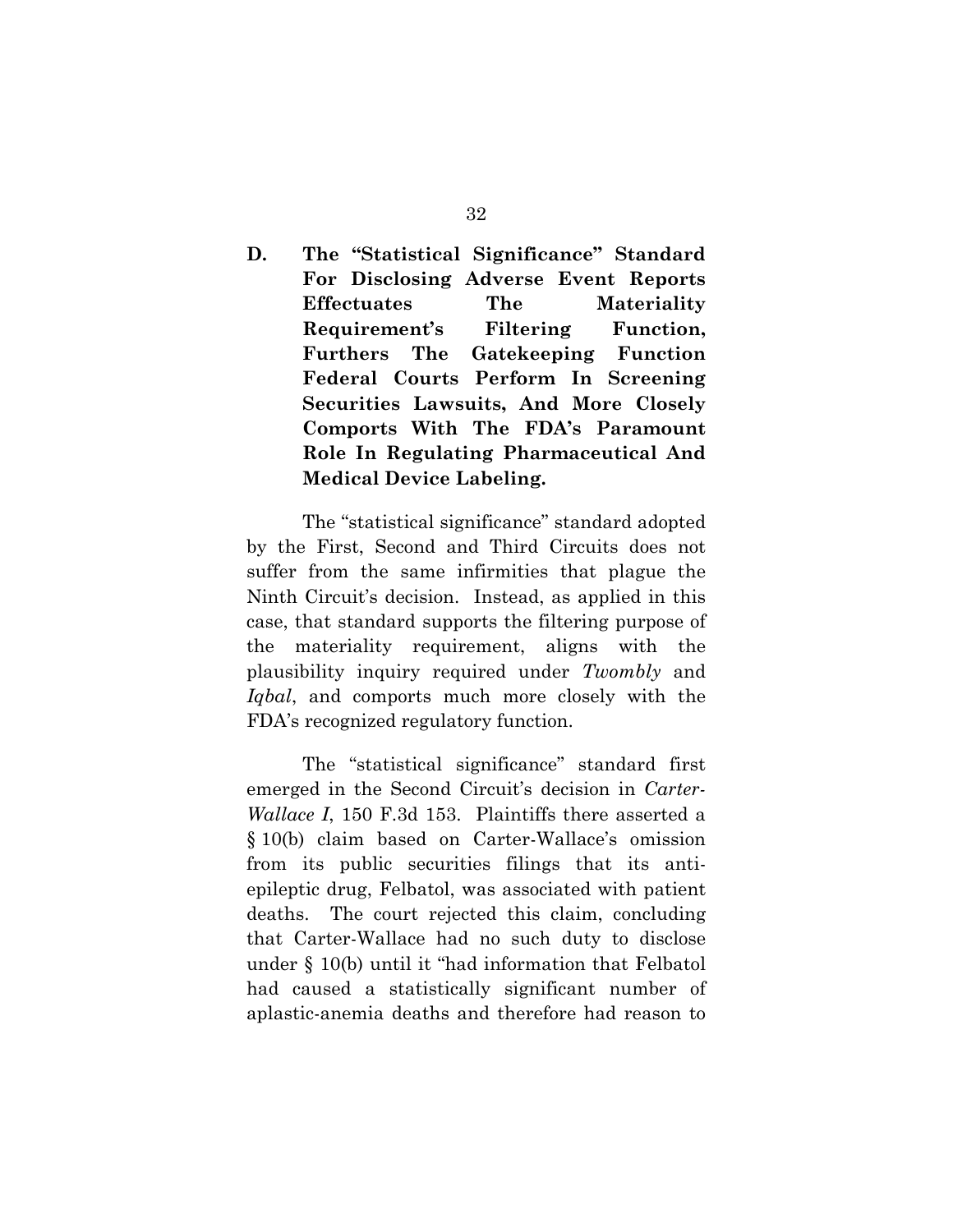believe that the commercial viability of Felbatol was threatened." *Id.* at 157 (citation omitted). The court explained that "[d]rug companies need not disclose isolated reports of illnesses suffered by users of their drugs until those reports provide statistically significant evidence that the ill effects may be caused by-rather than randomly associated with-use of the drugs and are sufficiently serious and frequent to affect future earnings." *Id.* The Third Circuit and the First Circuit subsequently have endorsed *Carter-Wallace I* and adopted the statistical significance standard as well. *See Oran*, 226 F.3d at 284 (Alito, J.); *New Jersey Carpenters Pension & Annuity Funds v. Biogen IDEC Inc.*, 537 F.3d 35, 50 (1st Cir. 2008).

As far as the materiality requirement is concerned, the "statistical significance" standard supports, rather than undermines, the requirement's filtering function. Since it requires that adverse event reports be disclosed only when they collectively demonstrate something more than a mere chance of a causal link between the product and the adverse reaction—the point of "statistical significance"—the "statistical significance" standard spares investors and consumers from a barrage of unverified data about drugs and devices that would only impair the decisionmaking process.8

 $\overline{a}$ 

<sup>8</sup> The "statistical significance" standard adopted by these circuits operatives effectively in cases like this one, where the undisclosed adverse event reports are statistically insignificant *Continued on following page*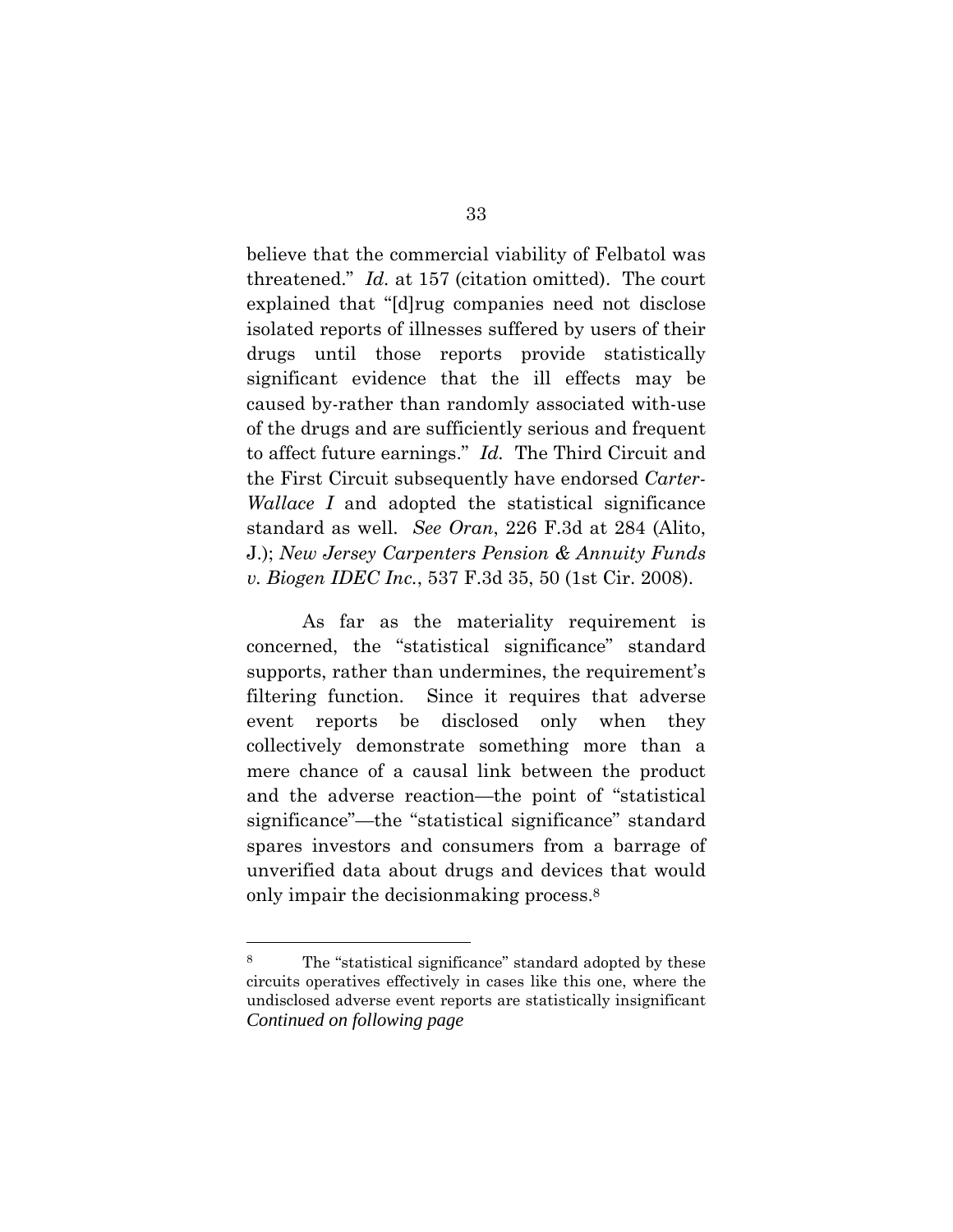The "statistical significance" standard also squares with this Court's mandate that only "plausible" claims for relief should be permitted past the pleadings stage and through the gateway to discovery. *Iqbal*, 129 S.Ct. at 1949-50; *Twombly*, 550 U.S. at 555-56, 570. Specific and concrete allegations that undisclosed adverse event reports meet the statistical significance threshold provide a more plausible basis for concluding that a reasonable investor would have been influenced by those reports had they been disclosed. By comparison, given that an adverse event report, without more, reflects nothing more than a random association between the event and a pharmaceutical, something less than allegations of statistical significance in this context falls well short of substantiating the plausibility of a claim that a reasonable investor would have been influenced by that statistically insignificant report. *See In re Carter-Wallace II*, 220 F.3d at 42 (reasoning that "until a connection between [the pharmaceutical] and any illness could be made, we would not expect [the manufacturer] to abandon its

 $\overline{a}$ 

*Continued from previous page* 

in number, the association between drug and condition that the reports suggest has not been medically or scientifically substantiated at the time of the alleged non-disclosure, and there is no allegation that the company had reached an internal consensus that its drug's risks could affect the company's future earnings. *Compare In re Pfizer Inc. Securities Litig.*, 584 F. Supp. 2d 621, 633-36 (S.D.N.Y. 2008); *In re Bayer AG Securities Litig.*, 2004 WL 2190357, at \*9-10 (S.D.N.Y. Sept. 30, 2004).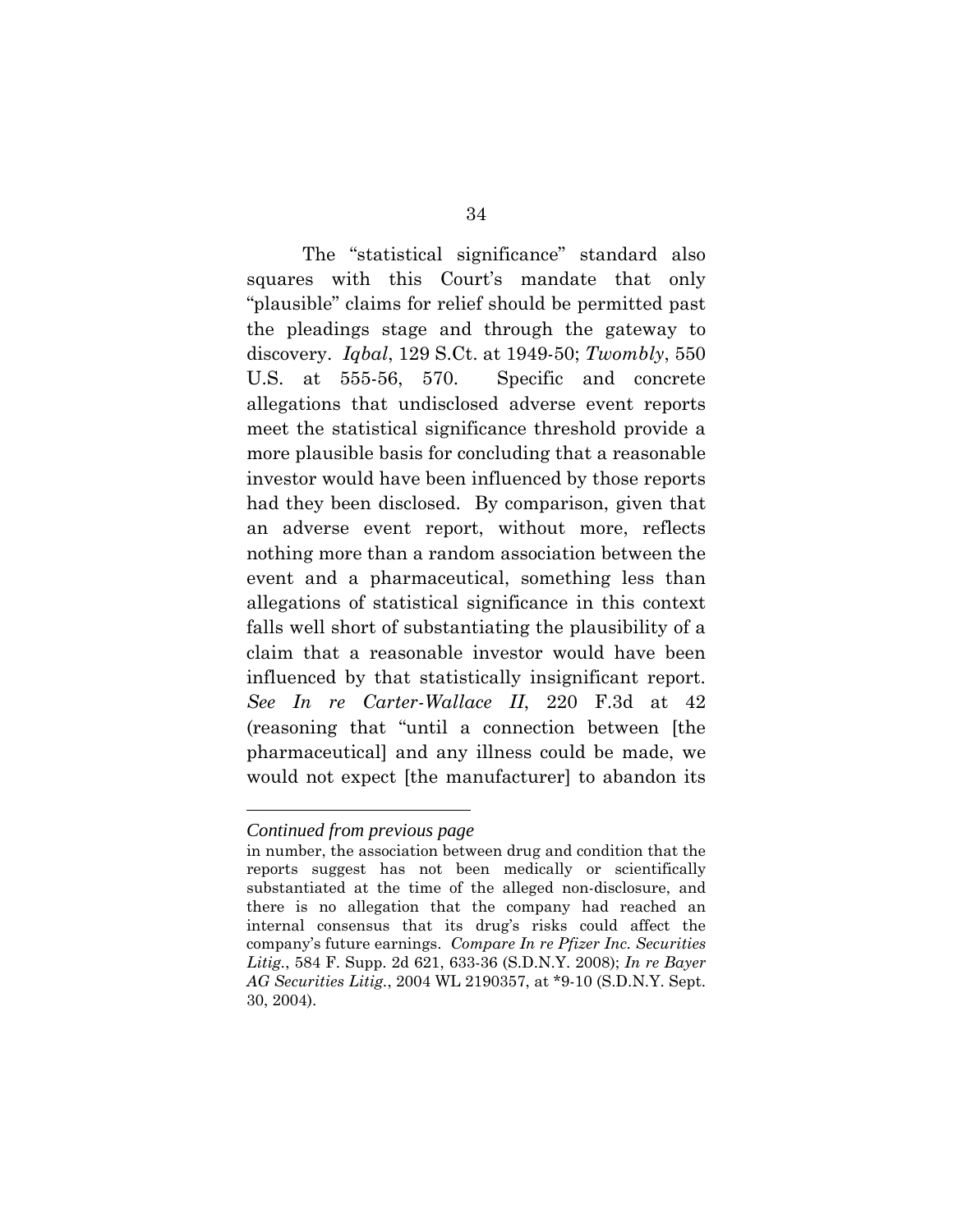product on what, at the time, would have been speculation").

Finally, the "statistical significance" standard threatens far less havoc with the FDA's regulatory role than the Ninth Circuit's compelled disclosure of random adverse event reports. The FDA will not take corrective measures with respect to labeling or withdrawal of a pharmaceutical or medical device based on adverse event reports unless and until the amount of those reports provides "reasonable evidence of a causal association with a drug." 21 C.F.R. § 201.80(e). When the adverse event reports reach a level of statistical significance, therefore, it is much more likely that the FDA will have acted and potential conflicts will be minimized or avoided altogether.

On balance, it is apparent that the "statistical significance" standard responds to this Court's repeated emphasis that securities regulation is "'an area that demands certainty and predictability.'" *Central Bank of Denver, N.A. v. First Interstate Bank of Denver, N.A.*, 511 U.S. 164, 188 (1994) (quoting *Pinter*, 486 U.S. at 652). "[U]ncertainty" in § 10(b)'s "governing rules," the Court stressed in *Central Bank*, could lead some companies, "as a business judgment, to abandon substantial defenses and to pay settlements in order to avoid the expense and risk of going to trial." *Id.* at 189. A clear, objective rule requiring the disclosure of adverse event reports